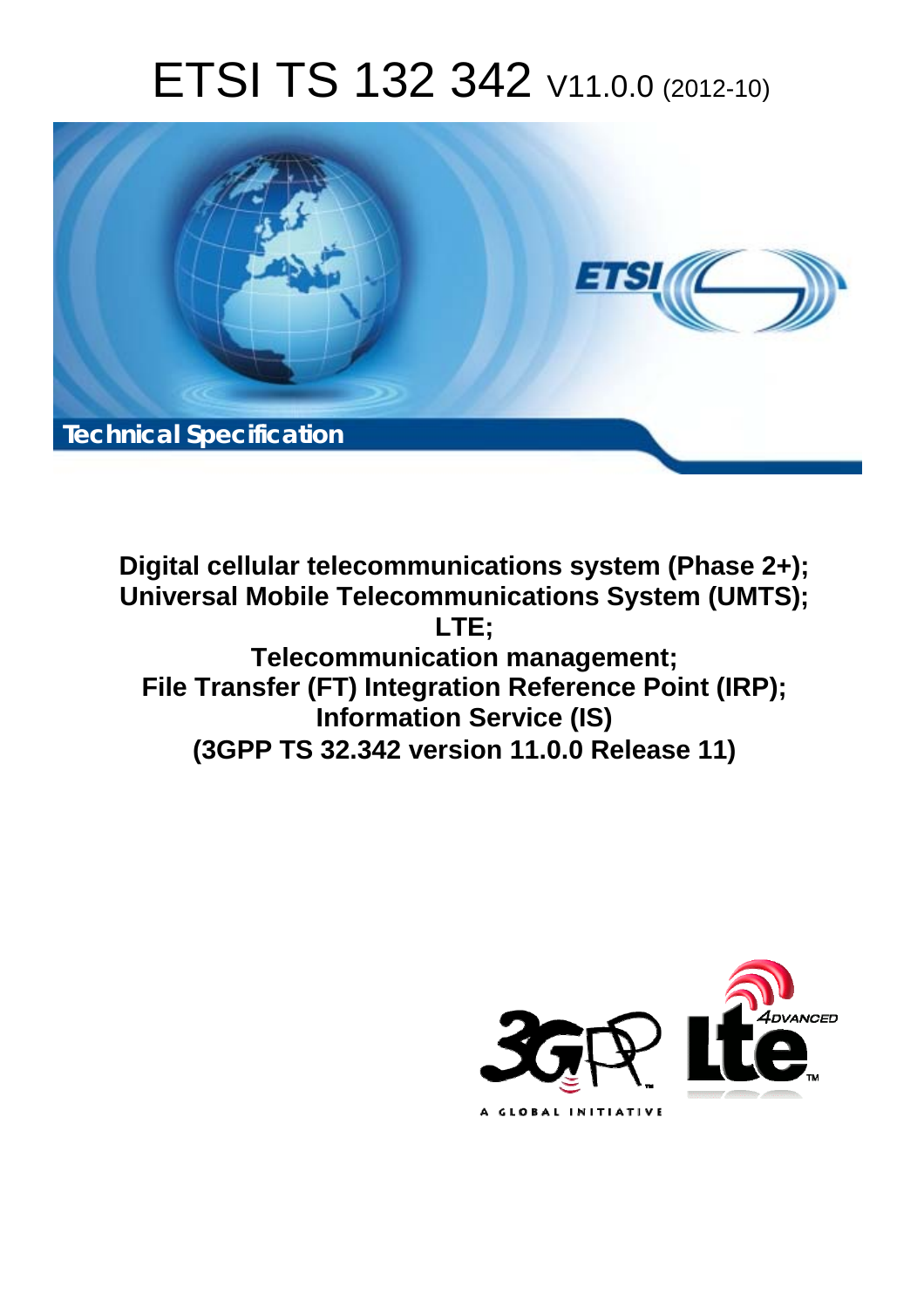Reference RTS/TSGS-0532342vb00

> Keywords GSM,LTE,UMTS

#### *ETSI*

#### 650 Route des Lucioles F-06921 Sophia Antipolis Cedex - FRANCE

Tel.: +33 4 92 94 42 00 Fax: +33 4 93 65 47 16

Siret N° 348 623 562 00017 - NAF 742 C Association à but non lucratif enregistrée à la Sous-Préfecture de Grasse (06) N° 7803/88

#### *Important notice*

Individual copies of the present document can be downloaded from: [http://www.etsi.org](http://www.etsi.org/)

The present document may be made available in more than one electronic version or in print. In any case of existing or perceived difference in contents between such versions, the reference version is the Portable Document Format (PDF). In case of dispute, the reference shall be the printing on ETSI printers of the PDF version kept on a specific network drive within ETSI Secretariat.

Users of the present document should be aware that the document may be subject to revision or change of status. Information on the current status of this and other ETSI documents is available at <http://portal.etsi.org/tb/status/status.asp>

If you find errors in the present document, please send your comment to one of the following services: [http://portal.etsi.org/chaircor/ETSI\\_support.asp](http://portal.etsi.org/chaircor/ETSI_support.asp)

#### *Copyright Notification*

No part may be reproduced except as authorized by written permission. The copyright and the foregoing restriction extend to reproduction in all media.

> © European Telecommunications Standards Institute 2012. All rights reserved.

DECT<sup>™</sup>, PLUGTESTS<sup>™</sup>, UMTS<sup>™</sup> and the ETSI logo are Trade Marks of ETSI registered for the benefit of its Members. **3GPP**TM and **LTE**™ are Trade Marks of ETSI registered for the benefit of its Members and of the 3GPP Organizational Partners.

**GSM**® and the GSM logo are Trade Marks registered and owned by the GSM Association.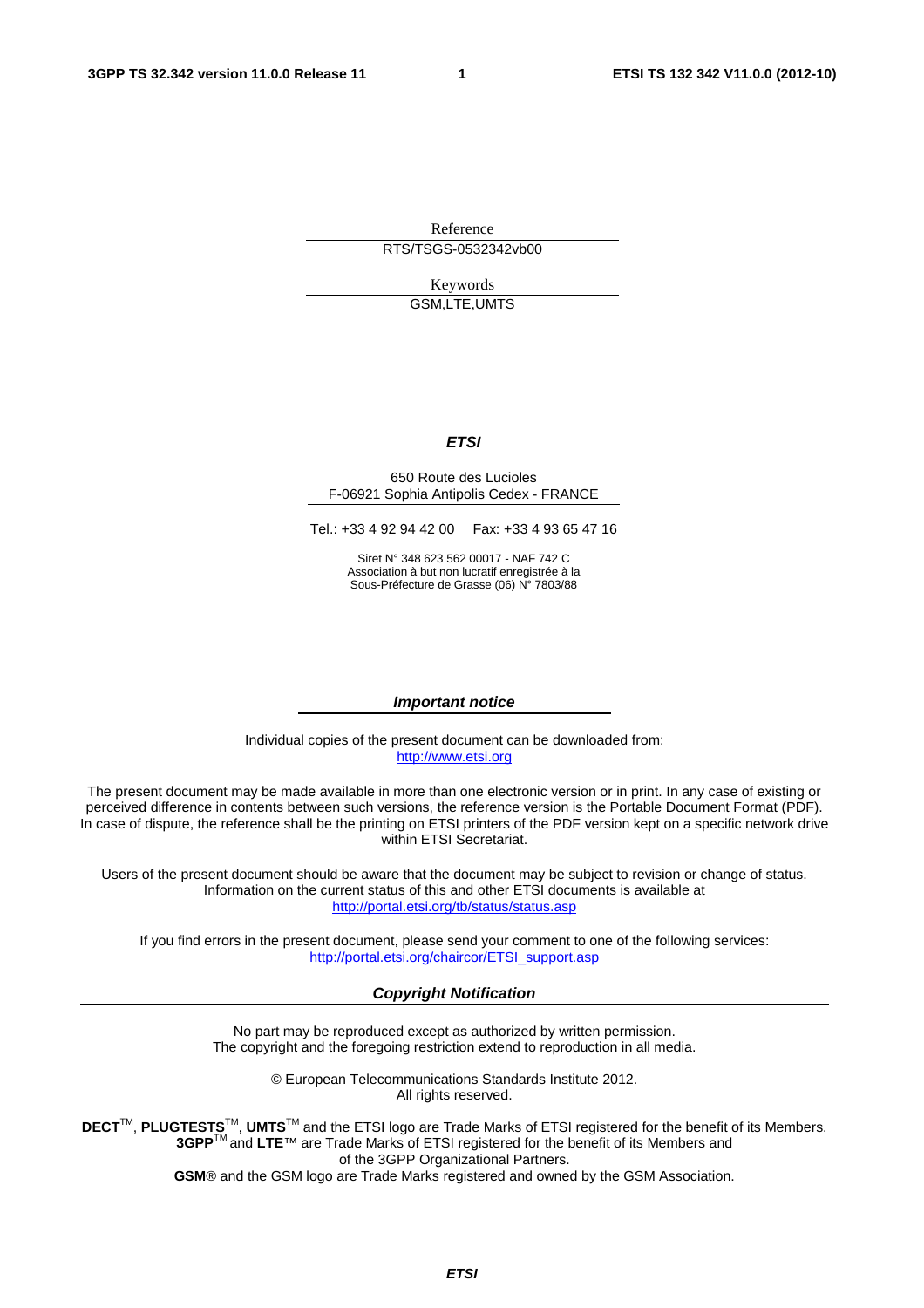# Intellectual Property Rights

IPRs essential or potentially essential to the present document may have been declared to ETSI. The information pertaining to these essential IPRs, if any, is publicly available for **ETSI members and non-members**, and can be found in ETSI SR 000 314: *"Intellectual Property Rights (IPRs); Essential, or potentially Essential, IPRs notified to ETSI in respect of ETSI standards"*, which is available from the ETSI Secretariat. Latest updates are available on the ETSI Web server ([http://ipr.etsi.org\)](http://webapp.etsi.org/IPR/home.asp).

Pursuant to the ETSI IPR Policy, no investigation, including IPR searches, has been carried out by ETSI. No guarantee can be given as to the existence of other IPRs not referenced in ETSI SR 000 314 (or the updates on the ETSI Web server) which are, or may be, or may become, essential to the present document.

# Foreword

This Technical Specification (TS) has been produced by ETSI 3rd Generation Partnership Project (3GPP).

The present document may refer to technical specifications or reports using their 3GPP identities, UMTS identities or GSM identities. These should be interpreted as being references to the corresponding ETSI deliverables.

The cross reference between GSM, UMTS, 3GPP and ETSI identities can be found under [http://webapp.etsi.org/key/queryform.asp.](http://webapp.etsi.org/key/queryform.asp)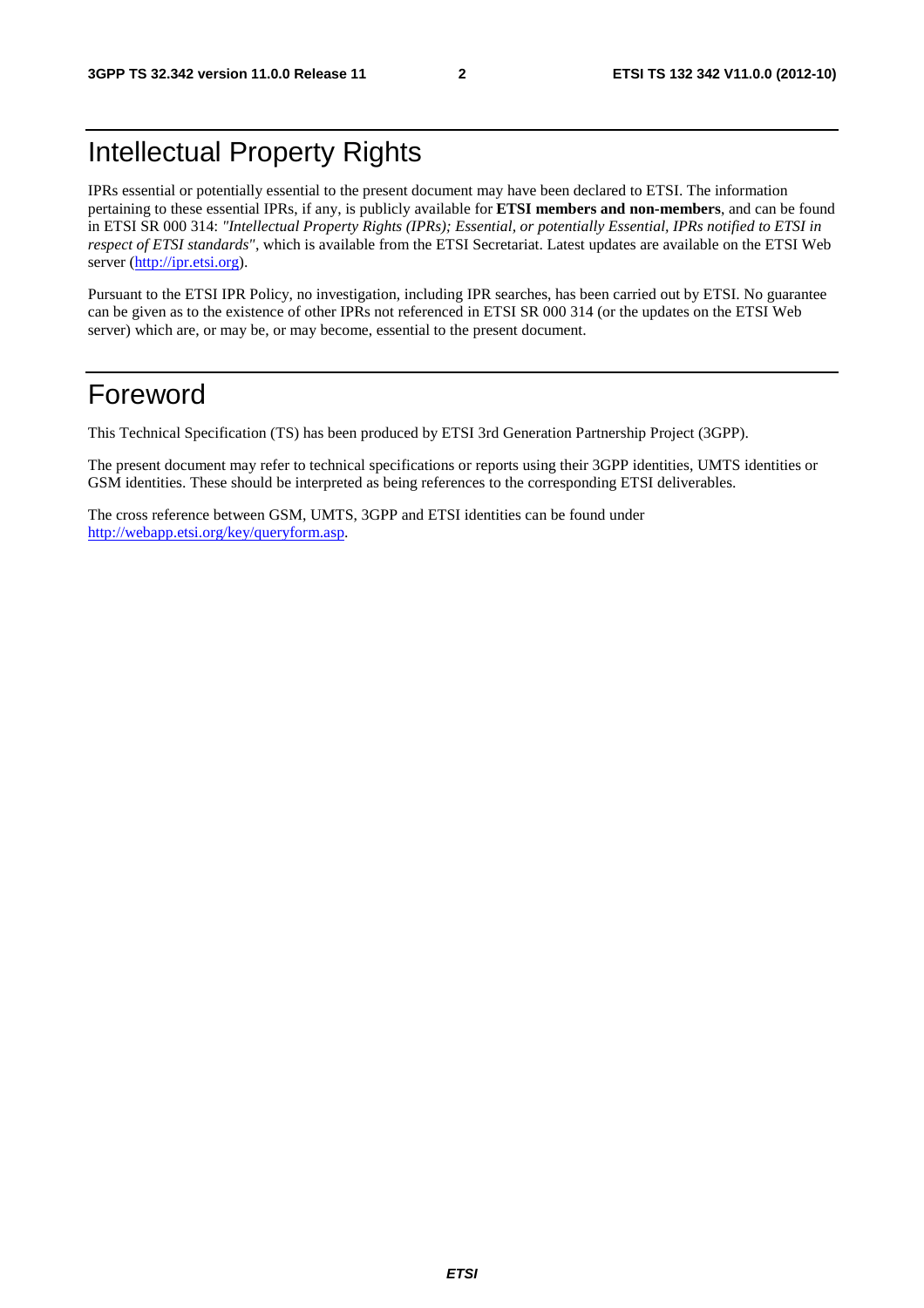$\mathbf{3}$ 

# Contents

| 1                |  |
|------------------|--|
| 2                |  |
| 3                |  |
| 3.1<br>3.2       |  |
| 4                |  |
| 4.1<br>4.2       |  |
| 5                |  |
| 5.1              |  |
| 5.2              |  |
| 5.2.1            |  |
| 5.2.2            |  |
| 5.3              |  |
| 5.3.1            |  |
| 5.3.1.1          |  |
| 5.3.2            |  |
| 5.3.2.1          |  |
| 5.3.2.2          |  |
| 5.3.3            |  |
| 5.3.3.1          |  |
| 5.3.4            |  |
| 5.3.4.1          |  |
| 5.4              |  |
| 5.4.1            |  |
| 5.4.1.1          |  |
| 5.4.1.2          |  |
| 5.4.2<br>5.4.2.1 |  |
| 5.4.2.2          |  |
| 5.4.2.3          |  |
| 5.4.3            |  |
| 5.4.3.1          |  |
| 5.4.3.2          |  |
| 5.5              |  |
| 5.5.1            |  |
|                  |  |
| 6                |  |
| 6.1              |  |
| 6.2              |  |
| 6.3              |  |
| 6.3.1<br>6.3.1.1 |  |
| 6.3.1.2          |  |
| 6.3.1.3          |  |
| 6.3.1.4          |  |
| 6.3.1.5          |  |
| 6.3.1.6          |  |
|                  |  |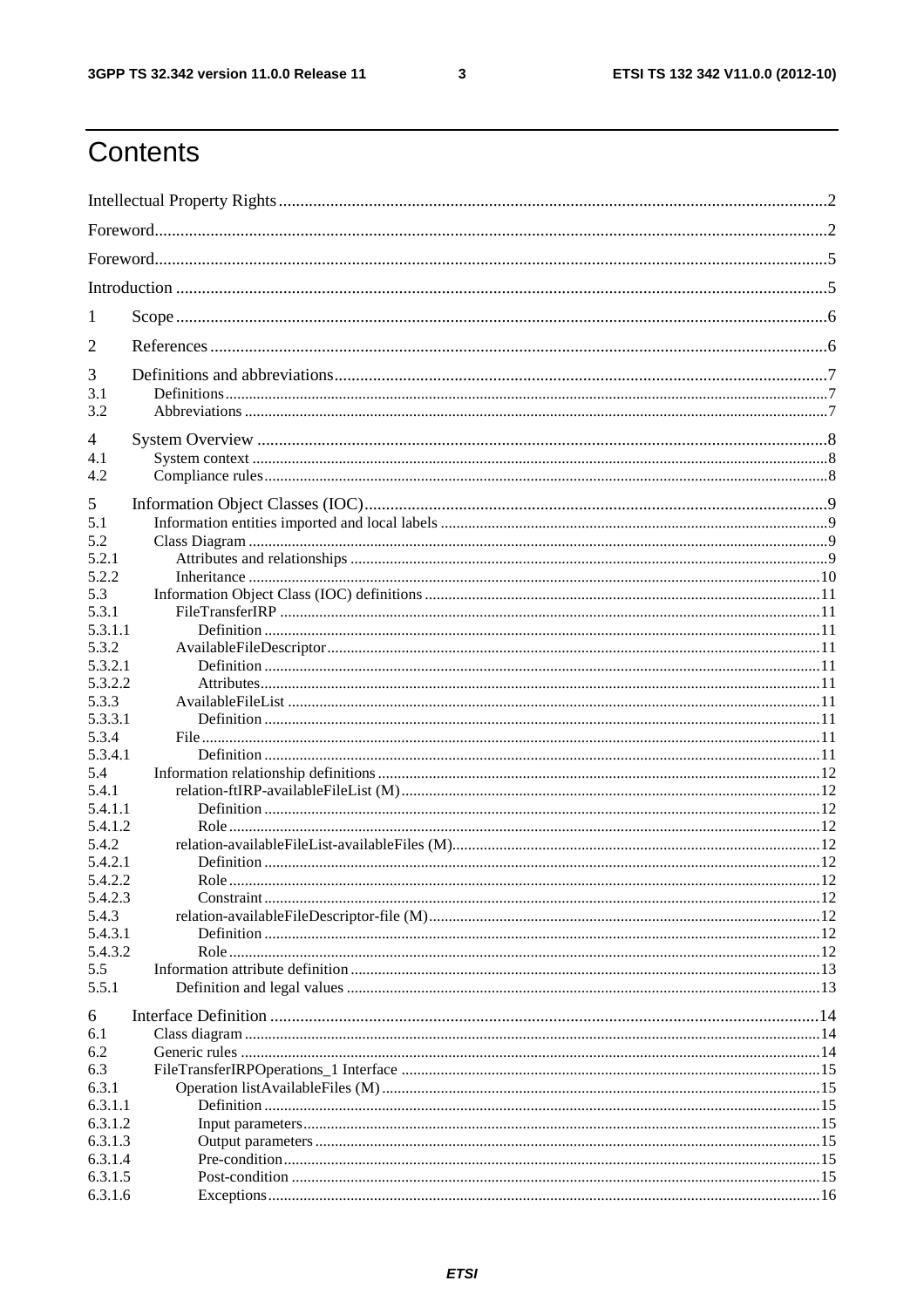$\overline{\mathbf{4}}$ 

| 6.4       |                               |  |  |
|-----------|-------------------------------|--|--|
| 6.4.1     |                               |  |  |
| 6.4.1.1   |                               |  |  |
| 6.4.1.2   |                               |  |  |
| 6.4.1.3   |                               |  |  |
| 6.4.1.4   |                               |  |  |
| 6.4.1.5   |                               |  |  |
| 6.4.1.6   |                               |  |  |
| 6.5       |                               |  |  |
| 6.5.1     |                               |  |  |
| 6.5.1.1   |                               |  |  |
| 6.5.1.2   |                               |  |  |
| 6.5.1.3   |                               |  |  |
| 6.5.1.3.1 |                               |  |  |
| 6.5.1.3.2 |                               |  |  |
| 6.5.2     |                               |  |  |
| 6.5.2.1   |                               |  |  |
| 6.5.2.2   |                               |  |  |
| 6.5.2.3   |                               |  |  |
| 6.5.2.3.1 |                               |  |  |
| 6.5.2.3.2 |                               |  |  |
|           | <b>Annex A (normative):</b>   |  |  |
|           | <b>Annex B</b> (informative): |  |  |
|           |                               |  |  |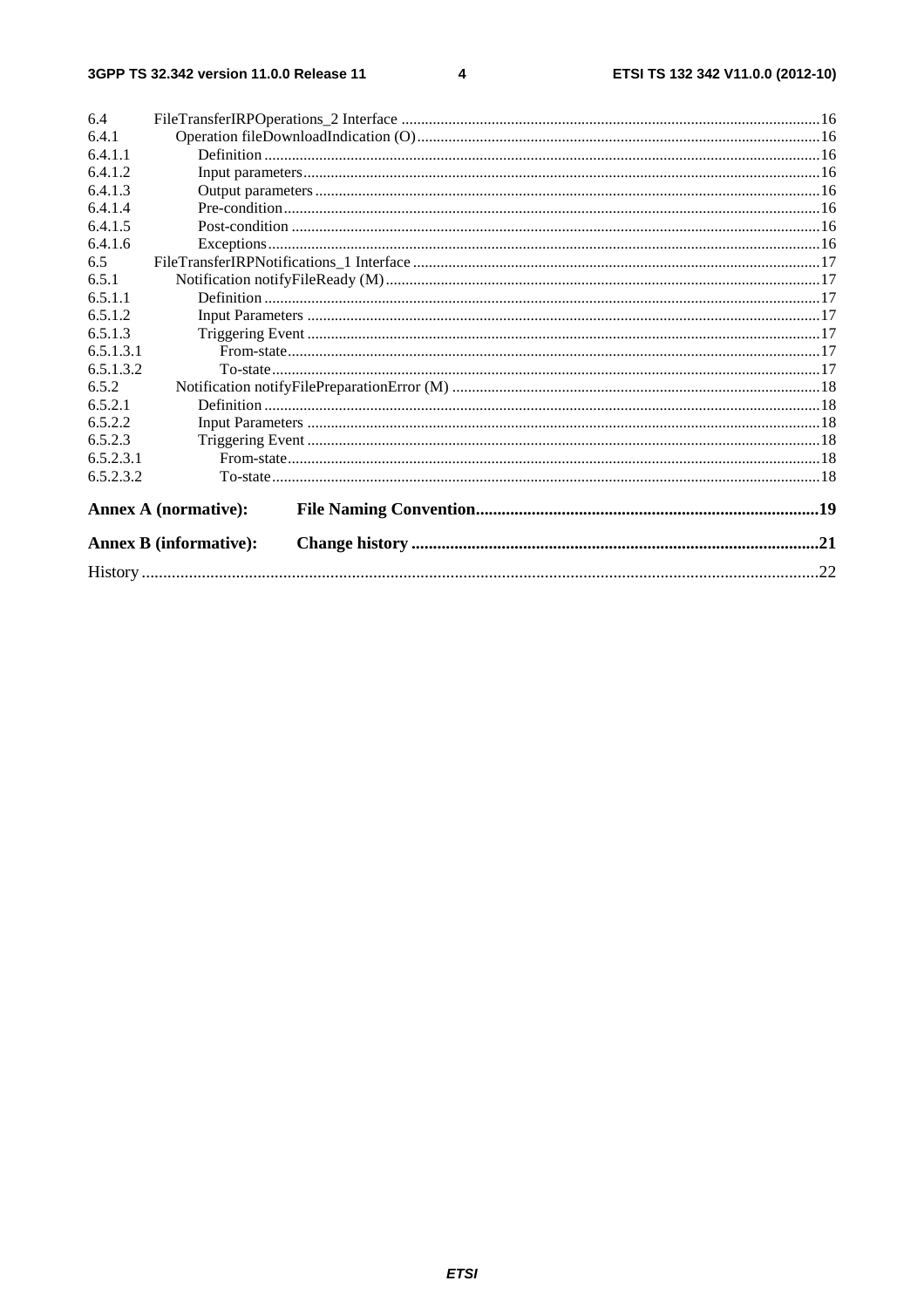# Foreword

This Technical Specification (TS) has been produced by the 3<sup>rd</sup> Generation Partnership Project (3GPP).

The contents of the present document are subject to continuing work within the TSG and may change following formal TSG approval. Should the TSG modify the contents of the present document, it will be re-released by the TSG with an identifying change of release date and an increase in version number as follows:

Version x.y.z

where:

- x the first digit:
	- 1 presented to TSG for information;
	- 2 presented to TSG for approval;
	- 3 or greater indicates TSG approved document under change control.
- y the second digit is incremented for all changes of substance, i.e. technical enhancements, corrections, updates, etc.
- z the third digit is incremented when editorial only changes have been incorporated in the document.

## Introduction

The present document is part of a TS-family covering the 3<sup>rd</sup> Generation Partnership Project; Technical Specification Group Services and System Aspects; Telecommunication management, as identified below:

32.341: "File Transfer (FT) Integration Reference Point (IRP): Requirements"

**32.342: "File Transfer (FT) Integration Reference Point (IRP): Information Service (IS)"** 

32.346: "File Transfer (FT) Integration Reference Point (IRP); Solution Set (SS) definitions"

The present document is part of a TS-family which describe the requirements and information model necessary for the Telecommunication Management (TM) of 3G systems. The TM principles and TM architecture are specified in 3GPP TS 32.101 [1] and 3GPP TS 32.102 [2].

Network Elements (NEs) under management, element managers as well as network managers generate various management information stored in file format. This IRP is addressing how these files are exchanged through Itf-N as well as certain aspects of file management and maintenance. It is anticipated that all management functions (e.g. PM, Call Trace, CM) as well as associated IRPs making reuse of capabilities provided by this File Transfer IRP.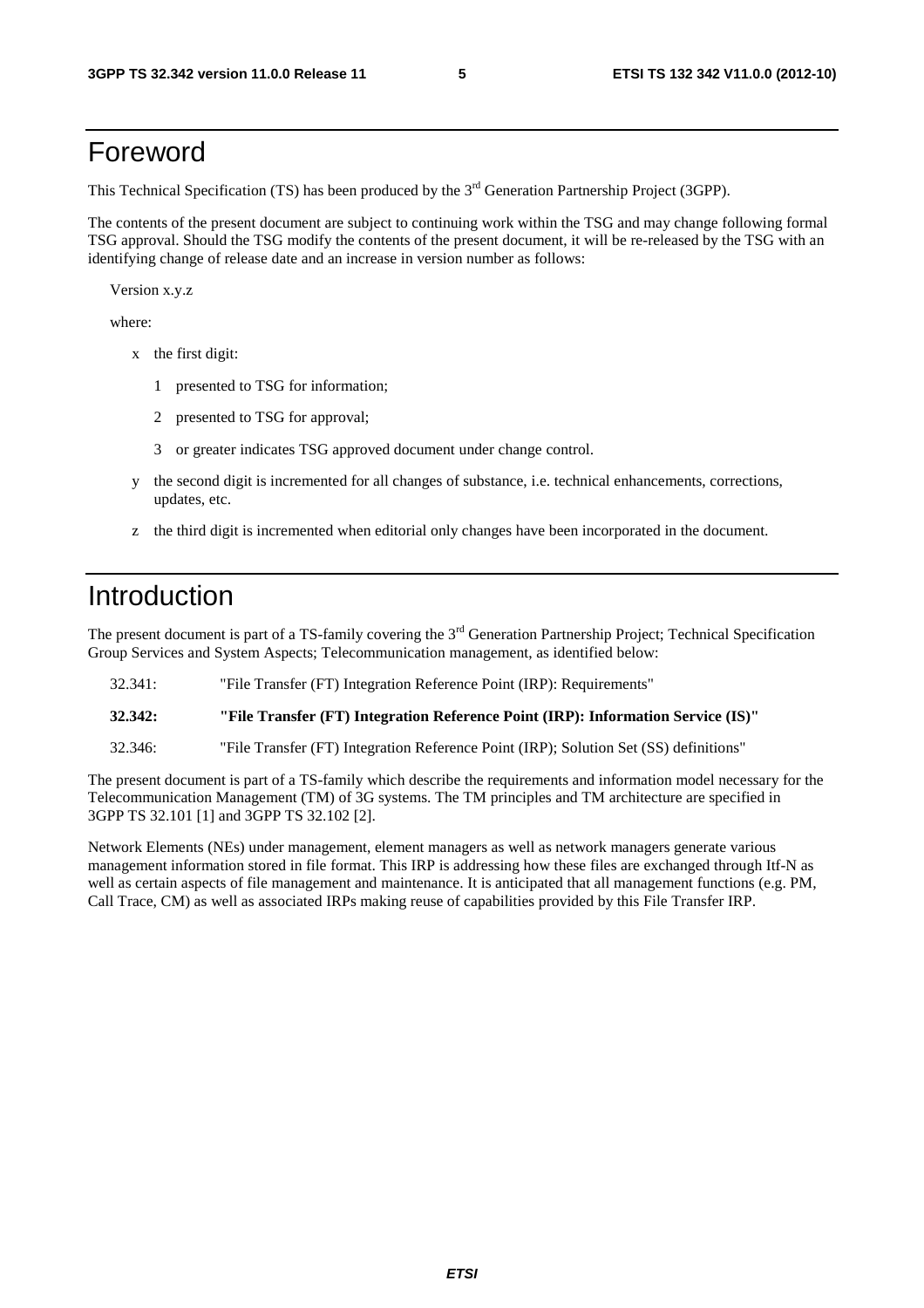# 1 Scope

The present document specifies the Information Service for the File Transfer Integration Reference Point (FileTransferIRP) as it applies to the Itf-N.

The present document defines the semantics of operations (and their parameters) visible across the Itf-N in a protocol and technology neutral way. It does not define the syntax or encoding of the operations and their parameters.

# 2 References

The following documents contain provisions, which through reference in this text constitute provisions of the present document.

- References are either specific (identified by date of publication, edition number, version number, etc.) or non-specific.
- For a specific reference, subsequent revisions do not apply.
- For a non-specific reference, the latest version applies. In the case of a reference to a 3GPP document (including a GSM document), a non-specific reference implicitly refers to the latest version of that document in the same Release as the present document.
- [1] 3GPP TS 32.101: "Telecommunication management; Principles and high level requirements".
- [2] 3GPP TS 32.102: "Telecommunication management; Architecture".
- [3] 3GPP TS 32.111-2: "Telecommunication management; Fault management; Part 2: Alarm Integration Reference Point (IRP): Information Service (IS)".
- [4] 3GPP TS 32.302: "Telecommunication management; Configuration Management (CM); Notification Integration Reference Point (IRP): Information Service (IS)".
- [5] 3GPP TS 32.312: "Telecommunication management; Generic Integration Reference Point (IRP): Information Service (IS)".
- [6] 3GPP TS 32.321: "Telecommunication management; Test management Integration Reference Point (IRP): Requirements".

 3GPP TS 32.322: "Telecommunication management; Test management Integration Reference Point (IRP): Information Service (IS)".

 3GPP TS 32.323: "Telecommunication management; Test management Integration Reference Point (IRP): Common Object Request Broker Architecture (CORBA) Solution Set (SS)".

 3GPP TS 32.325: "Telecommunication management; Test management Integration Reference Point (IRP); eXtensible Markup Language (XML) definitions".

- [7] 3GPP TS 32.341 "Telecommunication management; File Transfer (FT) Integration Reference Point (IRP): Requirements".
- [8] 3GPP TS 32.411: "Telecommunication management; Performance Management (PM) Integration Reference Point (IRP): Requirements".

 3GPP TS 32.412: "Telecommunication management; Performance Management (PM) Integration Reference Point (IRP): Information Service (IS)".

 3GPP TS 32.413: "Telecommunication management; Performance Management (PM) Integration Reference Point (IRP): Common Object Request Broker Architecture (CORBA) Solution Set (SS)".

 3GPP TS 32.415 Telecommunication management; Performance Management (PM) Integration Reference Point (IRP); eXtensible Markup Language (XML) definitions".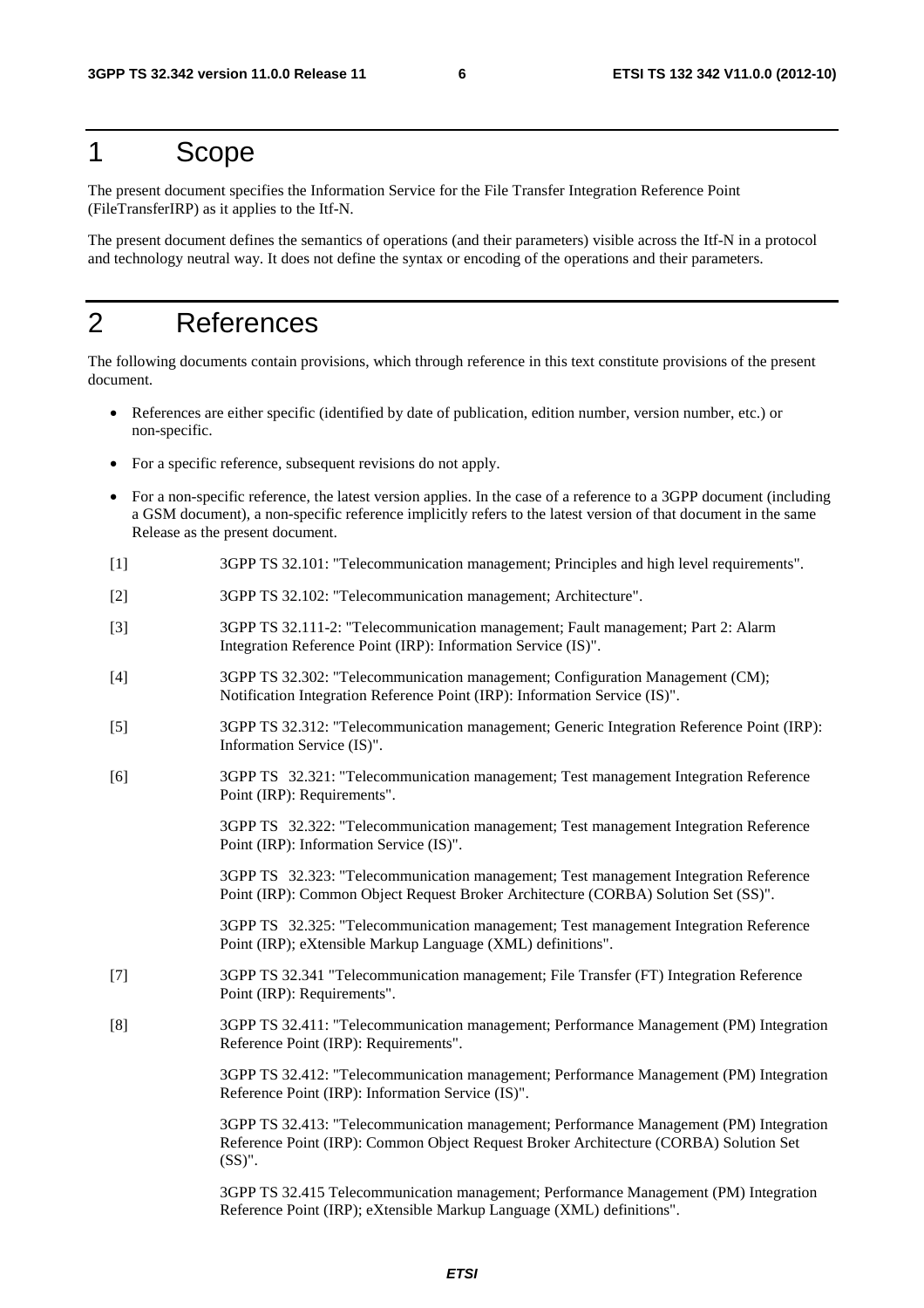- [9] 3GPP TS 32.421: "Telecommunication Management; Subscriber and Equipment Trace: Trace Concepts and Requirements".
- [10] 3GPP TS 32.611: "Telecommunication management; Configuration Management (CM); Bulk CM Integration Reference Point (IRP): Requirements".

 3GPP TS 32.612: "Telecommunication management; Configuration Management (CM); Bulk CM Integration Reference Point (IRP): Information Service (IS) ".

 3GPP TS 32.613: "Telecommunication management; Configuration Management (CM); Bulk CM Integration Reference Point (IRP): Common Object Request Broker Architecture (CORBA) Solution Set (SS)".

 3GPP TS 32.615: "Telecommunication management; Configuration Management (CM); Bulk CM Integration Reference Point (IRP): eXtensible Markup Language (XML) file format definition".

[11] 3GPP TS 32.331: "Telecommunication management; Notification Log (NL) Integration Reference Point (IRP): Requirements".

> 3GPP TS 32.332: "Telecommunication management; Notification Log (NL) Integration Reference Point (IRP): Information Service (IS)".

 3GPP TS 32.333: "Telecommunication management; Notification Log (NL) Integration Reference Point (IRP): Common Object Request Broker Architecture (CORBA) Solution Set (SS)".

 3GPP TS 32.335: "Telecommunication management; Notification Log (NL) Integration Reference Point (IRP): eXtensible Markup Language (XML) solution definitions".

- [12] 3GPP TS 32.622: "Telecommunication management; Configuration Management (CM); Generic network resources Integration Reference Point (IRP): Network Resource Model (NRM)".
- [13] 3GPP TS 32.240: "Telecommunication management; Charging management; Charging architecture and principles".
- [14] 3GPP TS 32.150: "Telecommunication management; Integration Reference Point (IRP) Concept and definitions".

# 3 Definitions and abbreviations

### 3.1 Definitions

For the purposes of the present document, the terms and definitions defined in 3GPP TS 32.101 [1], TS 32.102 [2] and TS 32.341 [7] apply.

### 3.2 Abbreviations

For the purposes of the present document, the following abbreviations apply:

- CM Configuration Management
- EM Element Manager
- IOC Information Object Class
- IRP Integration Reference Point
- NE Network Element
- PM Performance Management UML Unified Modelling Language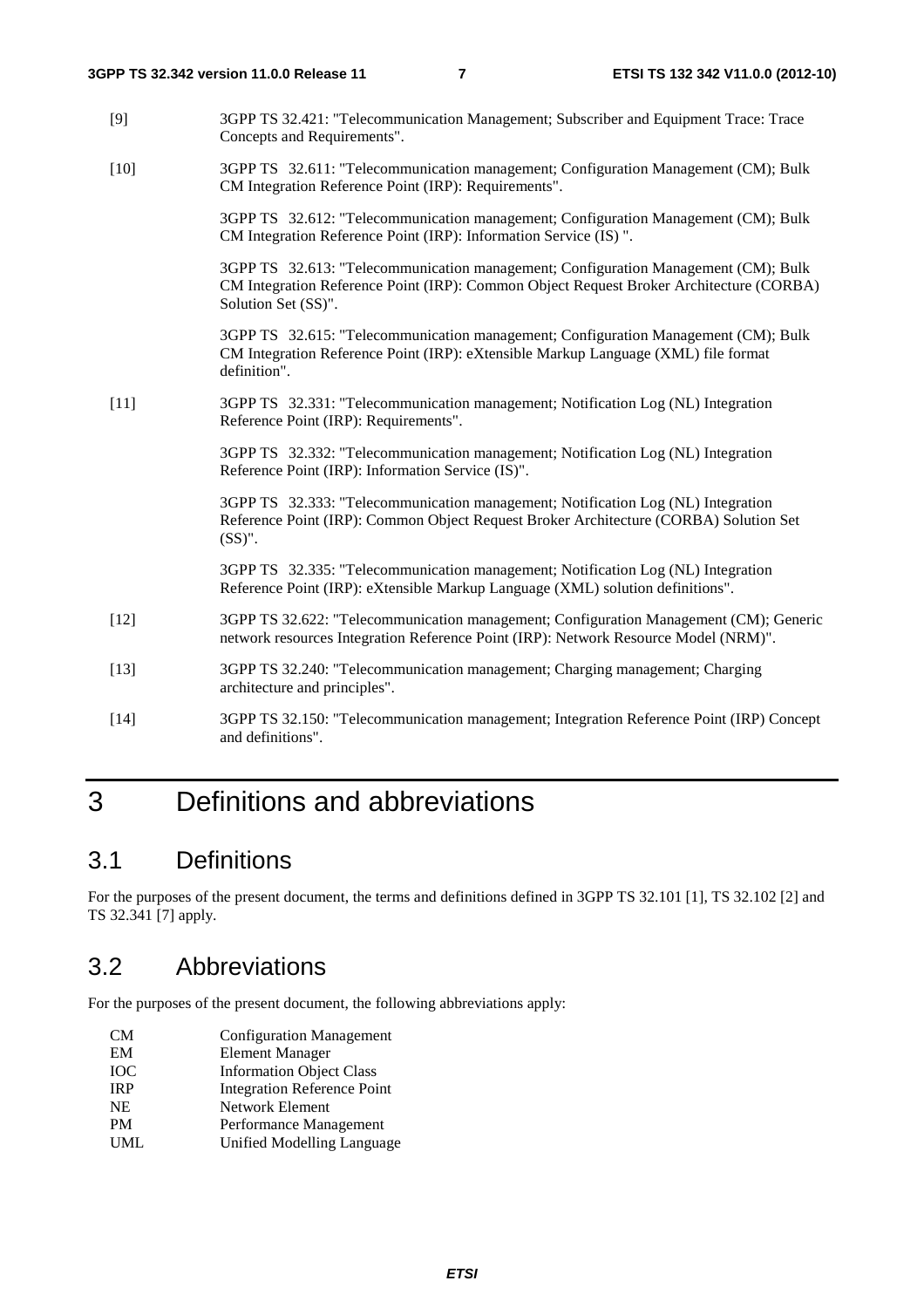# 4 System Overview

# 4.1 System context

The general definition of the System Context for the present IRP is found in 3GPP TS 32.150 [14] subclause 4.7.

In addition, the set of related IRP(s) relevant to the present IRP is shown in the two diagrams below.



**Figure 4.1: System Context A** 



**Figure 4.2: System Context B** 

# 4.2 Compliance rules

For general definitions of compliance rules related to qualifiers (Mandatory/Optional/Conditional) for *operations*, *notifications and parameters* (of operations and notifications) please refer to 3GPP TS 32.150 [14].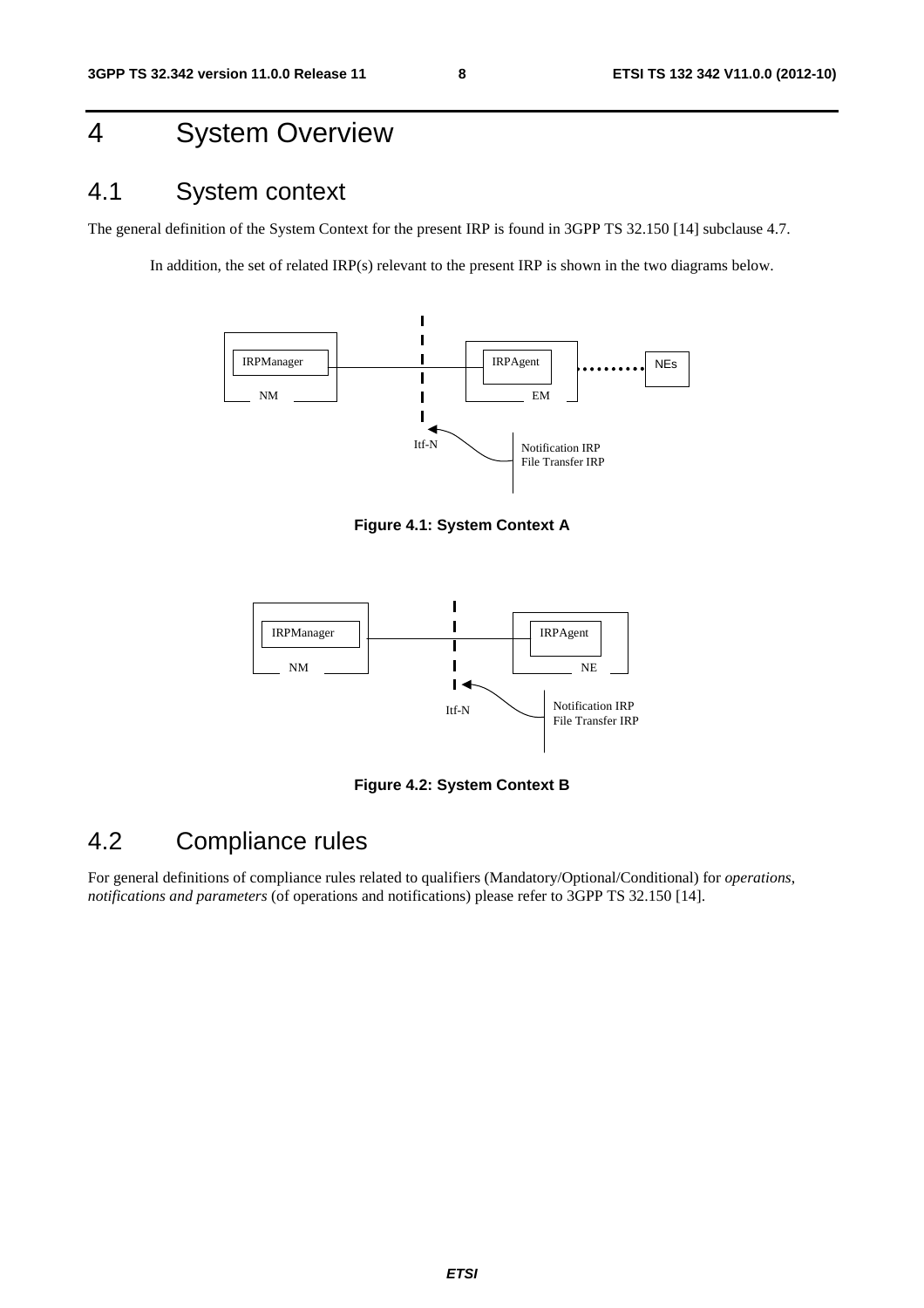# 5 Information Object Classes (IOC)

### 5.1 Information entities imported and local labels

| Label reference                                                                     | <b>Local label</b> |
|-------------------------------------------------------------------------------------|--------------------|
| 3GPP TS 32.622 [12], information object class, Top                                  | Top                |
| 3GPP TS 32.622 [12], information object class, IRPAgent                             | <b>IRPAgent</b>    |
| 3GPP TS 32.622 [12], information object class, GenericIRP                           | GenericIRP         |
| 3GPP TS 32.312 [5], information object class, ManagedGenericIRP   ManagedGenericIRP |                    |
| 3GPP TS 32.302 [4], information object class, Notification IRP                      | NotificationIRP    |

## 5.2 Class Diagram

### 5.2.1 Attributes and relationships

This clause introduces the set of information object classes (IOCs) that encapsulate information within the IRPAgent. The intent is to identify the information required for the FileTransferIRP Agent implementation of its operations and notification emission. This clause provides the overview of all support object classes in UML. Subsequent clauses provide more detailed specification of various aspects of these support object classes.



**Figure 5.1: Information Object Class (IOC) UML Diagram**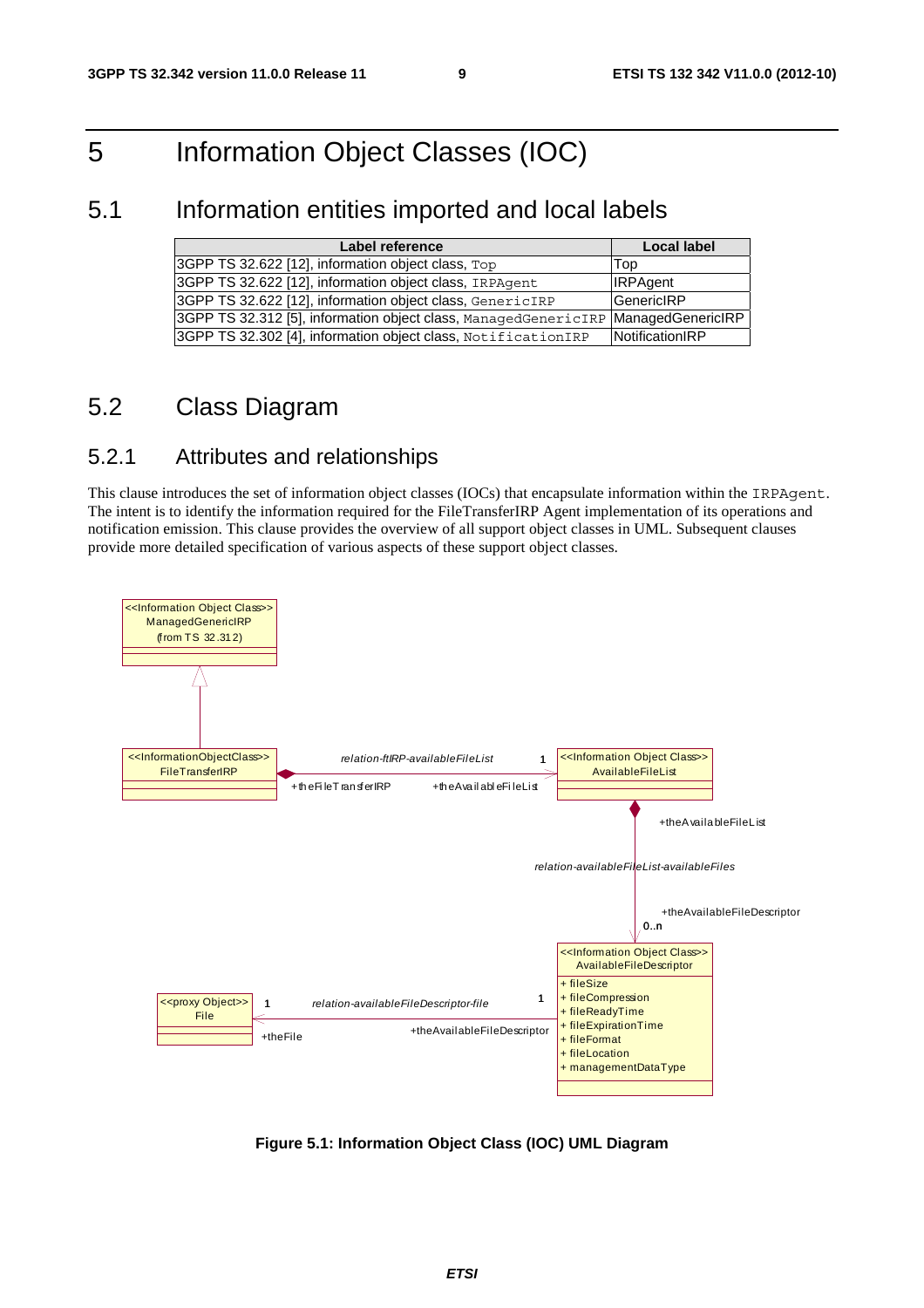### 5.2.2 Inheritance



**Figure 5.2: Information Object Class (IOC) Inheritance UML Diagram**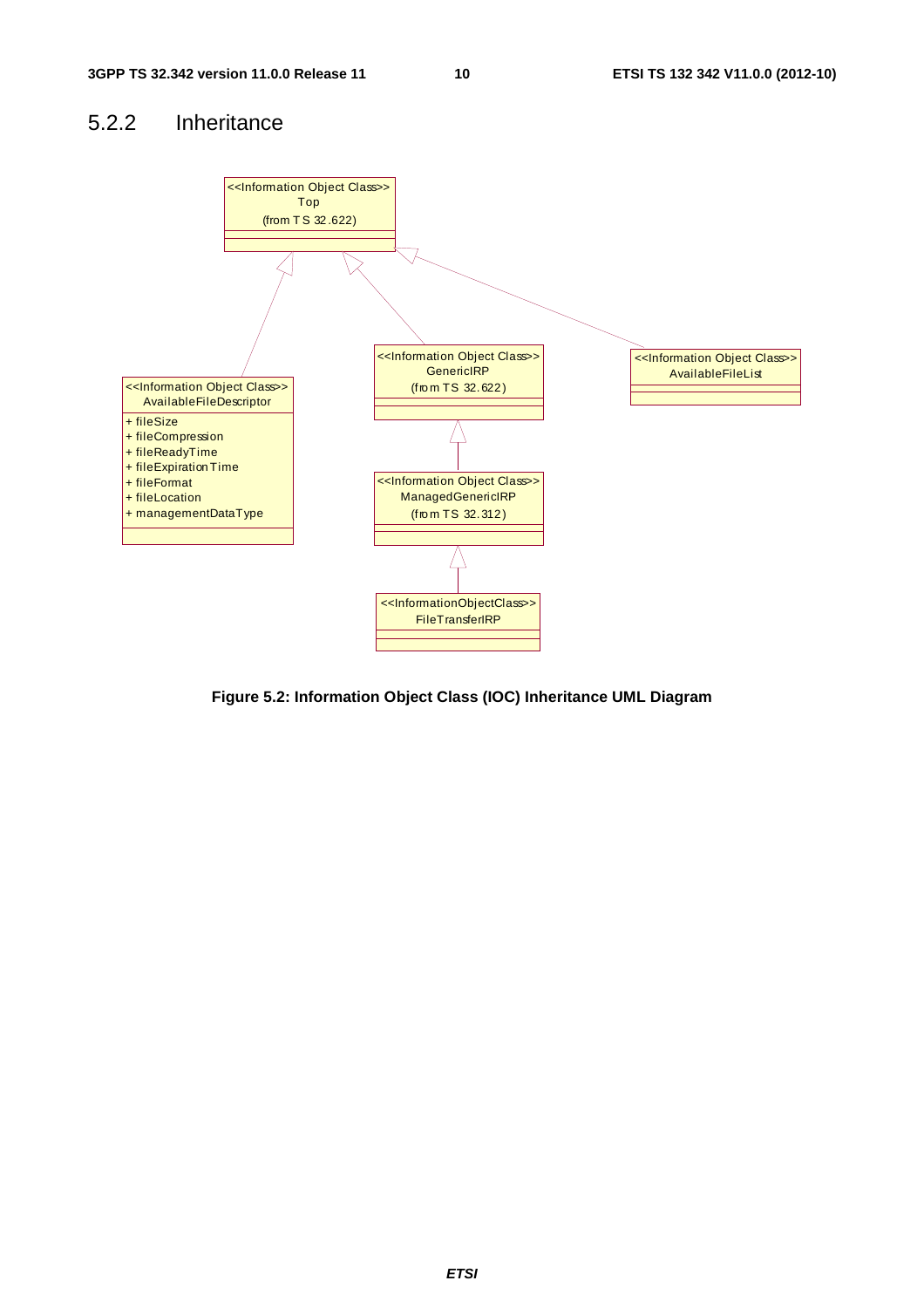# 5.3 Information Object Class (IOC) definitions

### 5.3.1 FileTransferIRP

#### 5.3.1.1 Definition

FileTransferIRP is the representation of the file transfer management capabilities specified by the present document. This IOC inherits from ManagedGenericIRP IOC specified in 3GPP TS 32.312 [5].

### 5.3.2 AvailableFileDescriptor

#### 5.3.2.1 Definition

AvailableFileDescriptor represents the information about an existing closed file containing management data (performance measurement data, etc.). The file is ready for retrieval by IRPManagers.

#### 5.3.2.2 Attributes

| <b>Attribute name</b> | Visibilitv | <b>Support Qualifier</b> | <b>Read Qualifier</b> | <b>Write Qualifier</b> |
|-----------------------|------------|--------------------------|-----------------------|------------------------|
| managementDataType    |            | IVI.                     | <b>IVI</b>            |                        |
| fileSize              |            | м                        | ΙVΙ                   |                        |
| fileCompression       |            | м                        | ΙVΙ                   |                        |
| fileReadyTime         |            | м                        | ΙVΙ                   |                        |
| fileExpirationTime    |            | м                        | M                     |                        |
| EileFormat            |            | м                        | ΙVΙ                   |                        |
| <i>EileLocation</i>   |            | м                        |                       |                        |

### 5.3.3 AvailableFileList

#### 5.3.3.1 Definition

AvailableFileList is the representation of a list of files represented by individual AvailableFileDescriptor(s).

### 5.3.4 File

#### 5.3.4.1 Definition

The Proxy Object File represents the file stored in the managed system.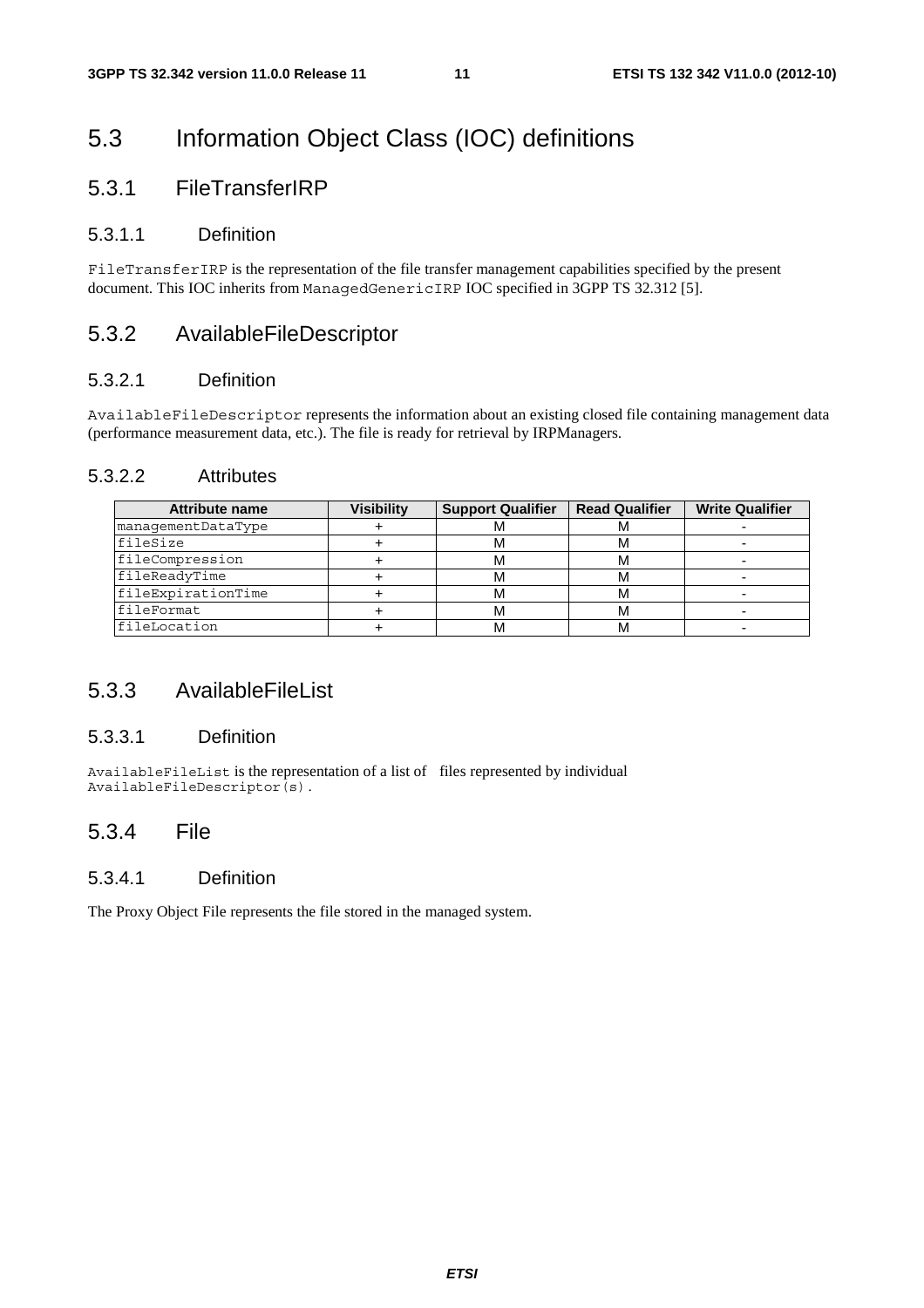## 5.4 Information relationship definitions

### 5.4.1 relation-ftIRP-availableFileList (M)

#### 5.4.1.1 Definition

This represents the relationship between FileTransferIRP and AvailableFileList.

#### 5.4.1.2 Role

| <b>Name</b>          | <b>Definition</b>                    |
|----------------------|--------------------------------------|
| theAvailableFileList | It represents the AvailableFileList. |
| theFileTransferIRP   | It represents the FileTransferIRP.   |

### 5.4.2 relation-availableFileList-availableFiles (M)

#### 5.4.2.1 Definition

This represents the relationship between AvailableFileDescriptor and AvailableFileList.

#### 5.4.2.2 Role

| <b>Name</b>                | <b>Definition</b>                          |
|----------------------------|--------------------------------------------|
| theAvailableFileDescriptor | It represents the AvailableFileDescriptor. |
| theAvailableFileList       | It represents the AvailableFileList.       |

#### 5.4.2.3 Constraint

| <b>Name</b> | <b>Definition</b>                                                                                          |  |
|-------------|------------------------------------------------------------------------------------------------------------|--|
|             | uniqueFileLocation The fileLocation, playing the role of the file within the same FileTransferIRP, must be |  |
|             | unique among all AvailableFileDescriptors.                                                                 |  |

### 5.4.3 relation-availableFileDescriptor-file (M)

#### 5.4.3.1 Definition

This represents the relationship between AvailableFileDescriptor and PhysicalFile.

#### 5.4.3.2 Role

| <b>Name</b>                | <b>Definition</b>                          |
|----------------------------|--------------------------------------------|
| theAvailableFileDescriptor | It represents the AvailableFileDescriptor. |
| theAvailableFile           | It represents the PhysicalFile.            |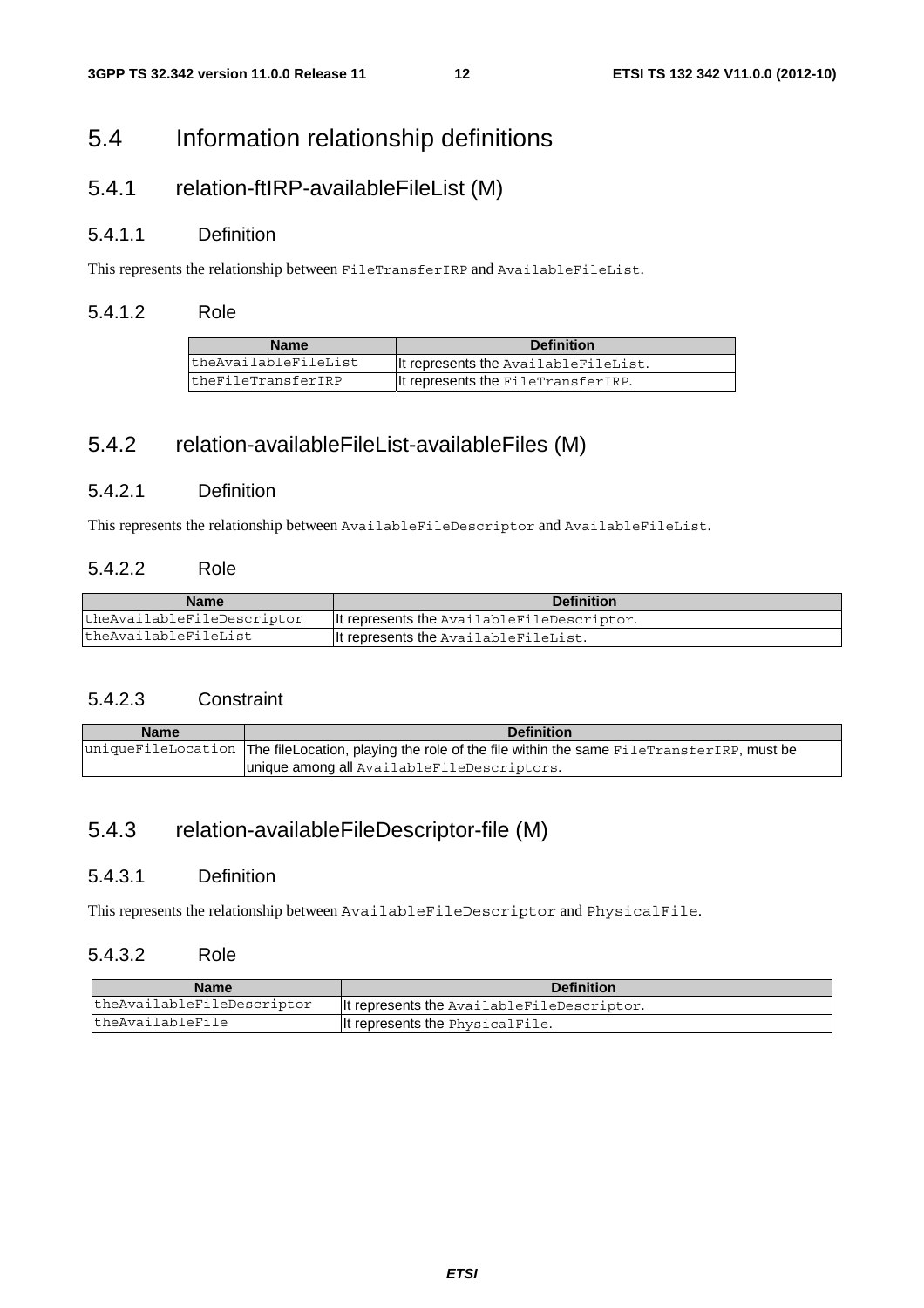# 5.5 Information attribute definition

# 5.5.1 Definition and legal values

| <b>Attribute</b><br><b>Name</b> | <b>Definition</b>                                                                                                                                                         | <b>Legal Values</b>                                                                                                                                                                                                                                                                                                                                                                                                                                                                      |
|---------------------------------|---------------------------------------------------------------------------------------------------------------------------------------------------------------------------|------------------------------------------------------------------------------------------------------------------------------------------------------------------------------------------------------------------------------------------------------------------------------------------------------------------------------------------------------------------------------------------------------------------------------------------------------------------------------------------|
| fileSize                        | It identifies the size of the<br>file.                                                                                                                                    | Its value is positive Integer (the unit is byte).                                                                                                                                                                                                                                                                                                                                                                                                                                        |
| fileCompres<br>sion             | It identifies the name of the<br>compression algorithm<br>used for the file.                                                                                              | An empty fileCompression means that there is no compression on the file.<br>Choice of compression algorithm is vendor-specific but is encouraged to<br>use industrial standard algorithm such as GZIP.                                                                                                                                                                                                                                                                                   |
| fileReadyTi<br>me               | It identifies the date and<br>time when the file was last<br>closed and made available<br>for upload and the file<br>content will not be changed                          | All values that indicate valid time.                                                                                                                                                                                                                                                                                                                                                                                                                                                     |
| fileExpirat<br>ionTime          | It identifies the date and<br>time beyond which the file<br>may be deleted.                                                                                               | All values that indicate valid time.<br>It should be later than fileReadyTime.<br>It shall not be empty.                                                                                                                                                                                                                                                                                                                                                                                 |
| fileFormat                      | It identifies the encoding<br>technique used by the file.                                                                                                                 | Its value should indicate the IRPVersion of the file format specification plus<br>to indicate if "ASN1" or "XML-schema" is used.                                                                                                                                                                                                                                                                                                                                                         |
| n                               | fileLocatio   It identifies the location of<br>the file described by<br>AvailableFileDescrip<br>tor in the IRPAgent. The<br>location may be a directory<br>path or a URL. | Any valid file directory path.<br>$\bullet$<br>Any valid URL.<br>E.g.:<br>'\\202.112.101.1\D:\user\performanceFiles\ <xxx>' or<br/>'ftp://nms.telecom_org.com/datastore/<xxx>'</xxx></xxx>                                                                                                                                                                                                                                                                                               |
|                                 |                                                                                                                                                                           | where <xxx> is the filename and the file naming convention is defined in<br/>Annex A File Naming Convention.</xxx>                                                                                                                                                                                                                                                                                                                                                                       |
| managementD<br>ataType          | It identifies the type of the<br>management data in the<br>file.                                                                                                          | "CG" for charging files (TS 32.240 [13]),<br>"CM" for configuration files (except inventory) (Bulk CM IRP TS 32.61x<br>$[10]$ ,<br>"CT" for call trace files (Subscriber and Equipment Trace TS 32.421 [9]),<br>'IM' for inventory files,<br>"NL" for notification log files (Notification Log IRP TS 32.33x [11]),<br>"OT" for other files.<br>"PM" for performance data files (Performance Management IRP TS 32.41x<br>[8]<br>"TE" for test files (Test Management IRP TS 32.32x [6]). |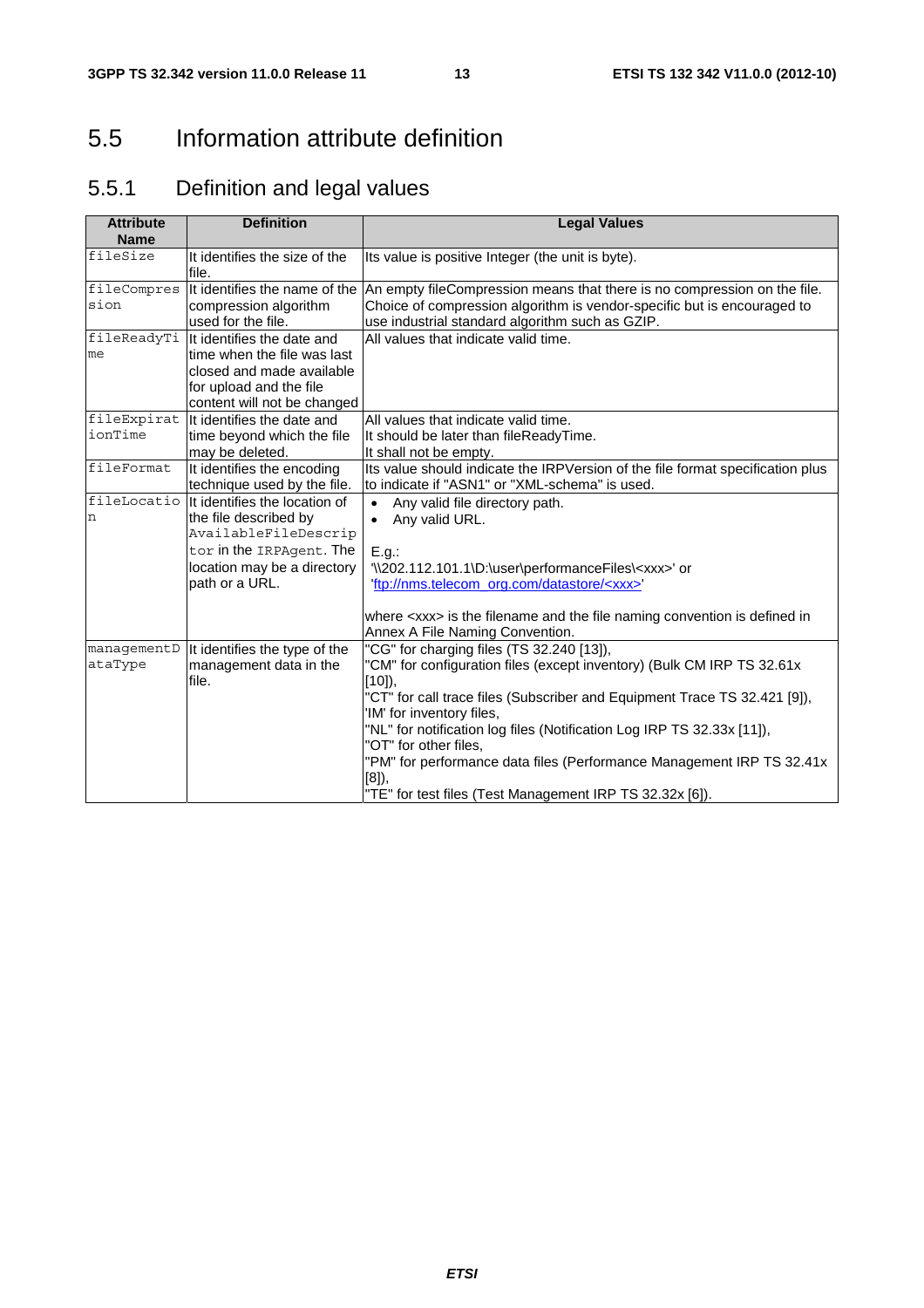6 Interface Definition

### 6.1 Class diagram



**Figure 6.1: Class Diagram** 

### 6.2 Generic rules

- **Rule 1:** each operation with at least one input parameter supports a pre-condition valid\_input\_parameter which indicates that all input parameters shall be valid with regards to their information type. Additionally, each such operation supports an exception operation\_failed\_invalid\_input\_parameter which is raised when pre-condition valid\_input\_parameter is false. The exception has the same entry and exit state.
- Rule 2: each operation with at least one optional input parameter supports a set of pre-conditions supported\_optional\_input\_parameter\_xxx where "xxx" is the name of the optional input parameter and the pre-condition indicates that the operation supports the named optional input parameter. Additionally, each such operation supports an exception operation\_failed\_unsupported\_optional\_input\_parameter\_xxx which is raised when (a) the pre-condition supported optional input parameter xxx is false and (b) the named optional input parameter is carrying information. The exception has the same entry and exit state.
- **Rule 3:** each operation shall support a generic exception operation\_failed\_internal\_problem which is raised when an internal problem occurs and that the operation cannot be completed. The exception has the same entry and exit state.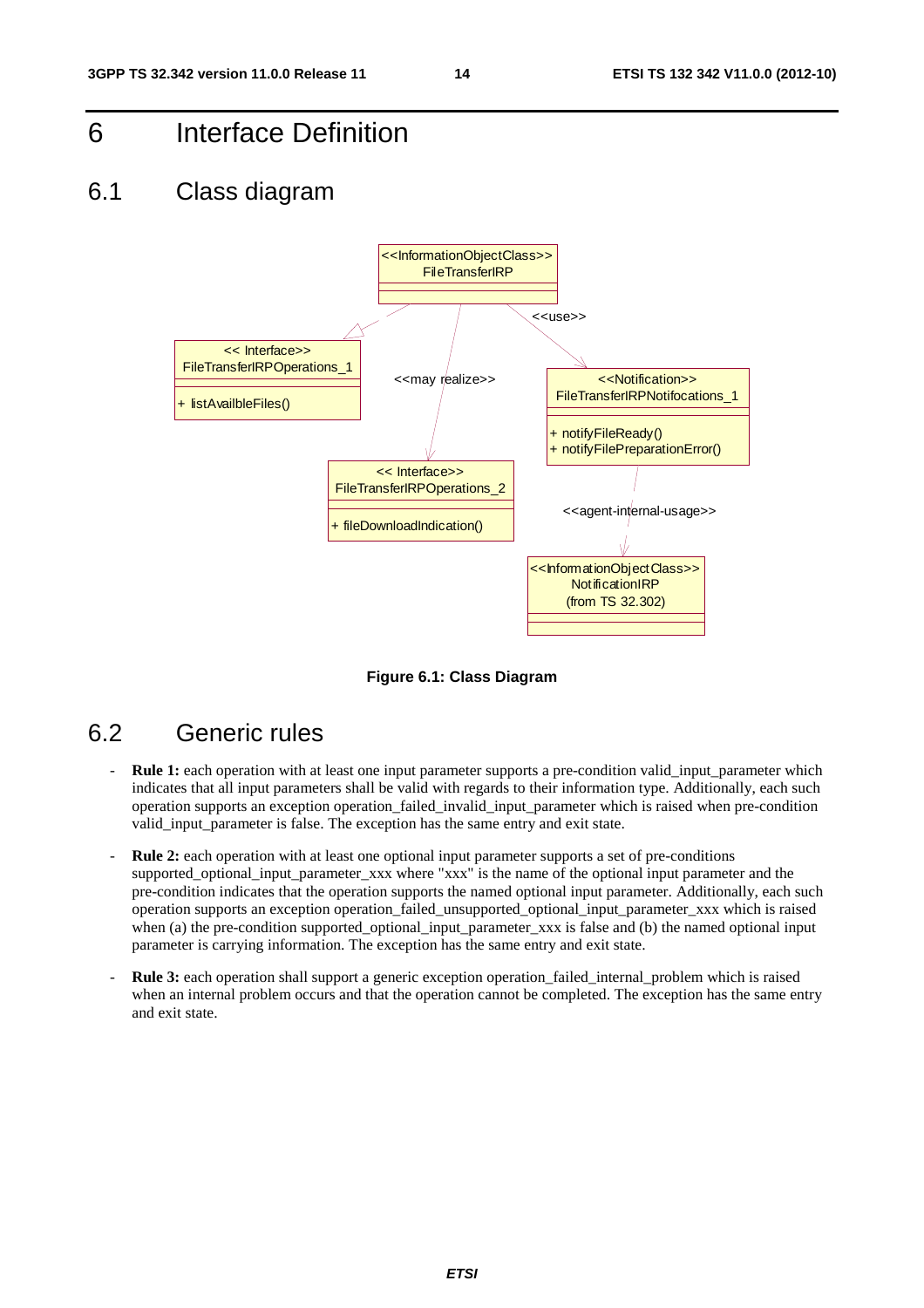# 6.3 FileTransferIRPOperations\_1 Interface

### 6.3.1 Operation listAvailableFiles (M)

#### 6.3.1.1 Definition

This operation allows IRPManager to list all or specified available management data files stored in the IRPAgent.

A Solution Set may choose to split this operation in several operations (e.g. operations to get "iterator" which fulfil the criteria and other operations to retrieve the detailed information of the files from the "iterator").

#### 6.3.1.2 Input parameters

| <b>Parameter Name</b> | <b>Qualifier</b> | Information type                          | <b>Comment</b>                           |
|-----------------------|------------------|-------------------------------------------|------------------------------------------|
| managementDataType    | м                | AvailableFileDescriptor.                  | It specifies the type of the management  |
|                       |                  | managementDataType                        | data stored in the file.                 |
| beginTime             | М                | The IRPManager wants a list of the        | This parameter indicates date and time.  |
|                       |                  | available file(s) whose ready time(s) are | If this parameter is empty, no           |
|                       |                  | later or equal to this time.              | beginTime-restriction should be applied  |
|                       |                  | This parameter is expressed in UTC time.  | on the ready time.                       |
| endTime               | м                | The IRPManager wants to list information  | This parameter indicates date and time.  |
|                       |                  | about the available file(s) whose ready   | If this parameter is empty, no           |
|                       |                  | time(s) are earlier than this time.       | endTime-restriction should be applied on |
|                       |                  | This parameter is expressed in UTC time.  | the ready time.                          |

#### 6.3.1.3 Output parameters

| <b>Parameter</b><br><b>Name</b> | <b>Qualifier</b> | <b>Matching Information</b>                                                                                                                                                                                                                                             | <b>Comment</b>                                                   |
|---------------------------------|------------------|-------------------------------------------------------------------------------------------------------------------------------------------------------------------------------------------------------------------------------------------------------------------------|------------------------------------------------------------------|
| fileInfoList                    | M                | LIST of STRUCT <<br>AvailableFileDescriptor.fileLocation,<br>AvailableFileDescriptor.fileSize<br>AvailableFileDescriptor.fileReadyTime<br>AvailableFileDescriptor.fileExpirationTime<br>AvailableFileDescriptor,fileCompression,<br>AvailableFileDescriptor.fileFormat, | The output parameter specifies the<br>required file information. |
| status                          | M                | ENUM (Success, Failure)                                                                                                                                                                                                                                                 |                                                                  |

#### 6.3.1.4 Pre-condition

validTimes

| <b>Assertion Name</b> | Definition                                                                                          |  |
|-----------------------|-----------------------------------------------------------------------------------------------------|--|
| validTimes            | The begin Time is before the invocation time of the operation and the end Time is after begin Time. |  |

#### 6.3.1.5 Post-condition

requiredFileInfoIsReturned

| <b>Assertion Name</b>      | Definition                                 |
|----------------------------|--------------------------------------------|
| requiredFileInfoIsReturned | The required file information is returned. |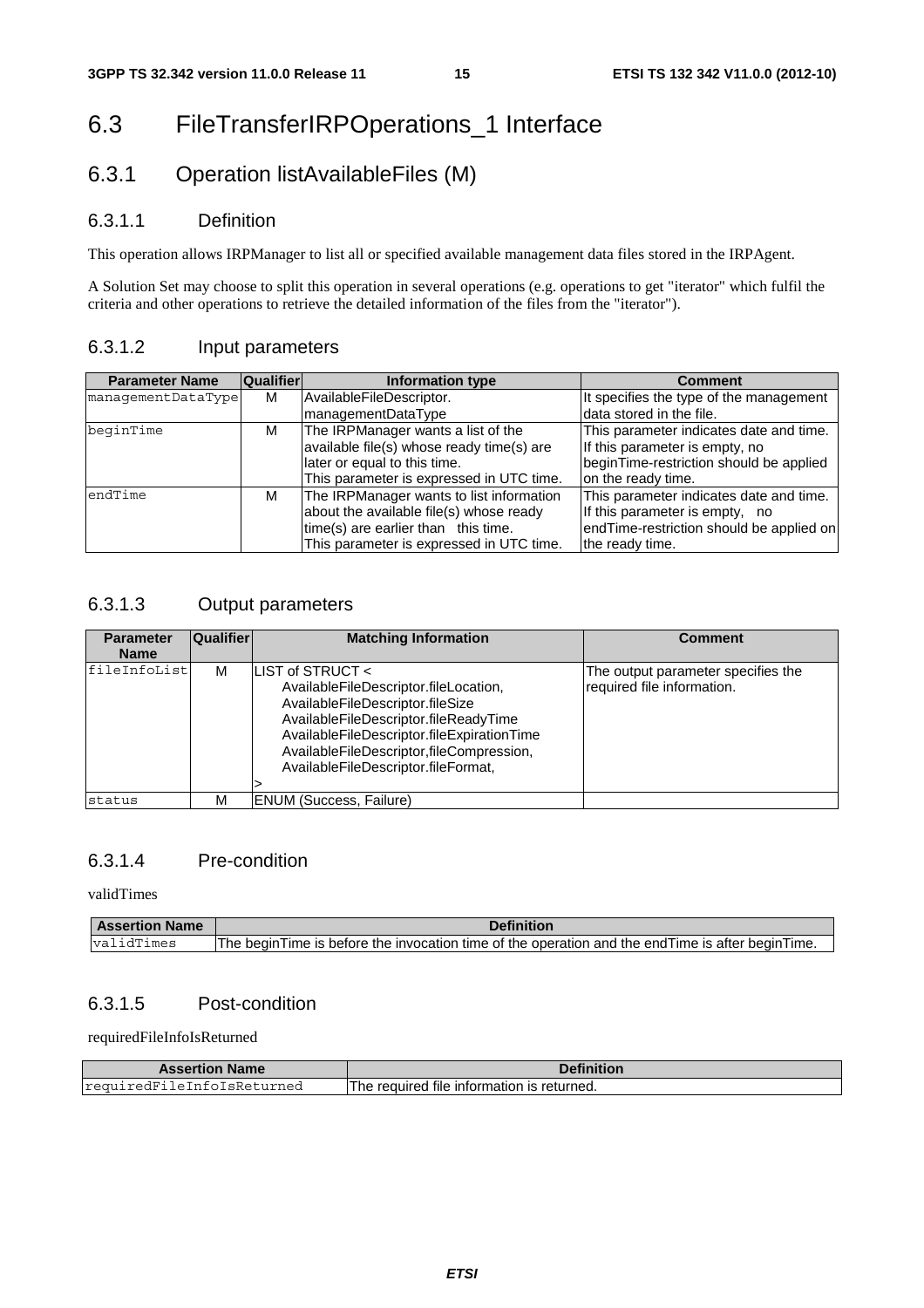#### 6.3.1.6 Exceptions

| <b>Exception Name</b> | <b>Definition</b>                                                       |
|-----------------------|-------------------------------------------------------------------------|
| linvalidTimes         | <b>Condition:</b> (validTimes) not verified.                            |
|                       | <b>Returned information:</b> output parameter status is set to Failure. |
|                       | <b>Exit state:</b> Entry State.                                         |

# 6.4 FileTransferIRPOperations\_2 Interface

### 6.4.1 Operation fileDownloadIndication (O)

#### 6.4.1.1 Definition

This operation allows IRPManager to indicate IRPAgent about completion of the file exchange procedure and related file descriptive information when IRPManager finish downloading one or more files to IRPAgent.

#### 6.4.1.2 Input parameters

| <b>Parameter</b><br><b>Name</b> | <b>Qualifier</b> | Information type                                                                                                                                                                                                                                                            | <b>Comment</b>                                                          |
|---------------------------------|------------------|-----------------------------------------------------------------------------------------------------------------------------------------------------------------------------------------------------------------------------------------------------------------------------|-------------------------------------------------------------------------|
| fileInfoList                    | м                | LIST of STRUCT $\lt$<br>AvailableFileDescriptor.fileLocation.<br>AvailableFileDescriptor.fileSize<br>AvailableFileDescriptor.fileReadyTime<br>AvailableFileDescriptor.fileExpirationTime<br>AvailableFileDescriptor.fileCompression,<br>AvailableFileDescriptor.fileFormat, | IIt carries the information of the files<br>downloaded to the IRPAgent. |

#### 6.4.1.3 Output parameters

| <b>Parameter</b><br><b>Name</b> |   | Qualifier Matching Information    | <b>Comment</b> |
|---------------------------------|---|-----------------------------------|----------------|
| status                          | M | <b>ENUM</b> (Success,<br>Failure) |                |

#### 6.4.1.4 Pre-condition

validFileInfoList

| <b>Assertion Name</b> | <b>Definition</b> |
|-----------------------|-------------------|
| leInfoList            | ' is valid.       |
| va l                  | fileInfoList      |
| . i dFi               | The l             |

### 6.4.1.5 Post-condition

validFileSize

| <b>Assertion Name</b> | Definition                                                         |
|-----------------------|--------------------------------------------------------------------|
| validFileSize         | The downloaded file exist and the size of it is greater than zero. |

#### 6.4.1.6 Exceptions

| <b>Exception Name</b> | <b>Definition</b>                                                       |
|-----------------------|-------------------------------------------------------------------------|
| InvalidFileInfoList   | <b>Condition:</b> (validfile Infolation) not verified.                  |
|                       | <b>Returned information:</b> output parameter status is set to Failure. |
|                       | <b>Exit state:</b> Entry State.                                         |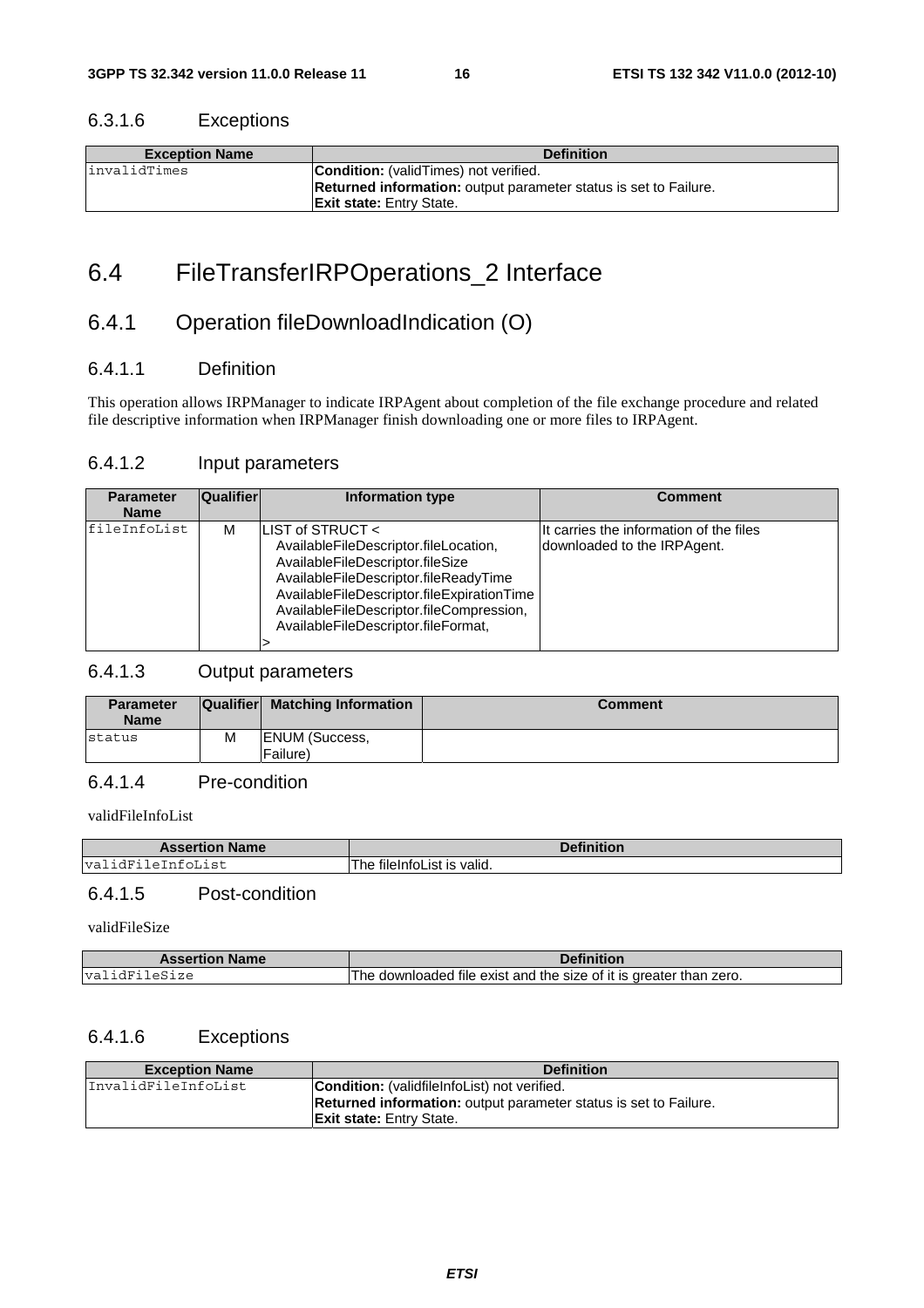# 6.5 FileTransferIRPNotifications\_1 Interface

# 6.5.1 Notification notifyFileReady (M)

#### 6.5.1.1 Definition

After the management data files have been prepared ready in the IRPAgent, IRPAgent will emit notification to subscribed IRPManager(s) to notify the availability of the file(s).

#### 6.5.1.2 Input Parameters

| <b>Parameter Name</b> | <b>Qualifier</b> | <b>Matching Information</b>              | <b>Comment</b>                                   |
|-----------------------|------------------|------------------------------------------|--------------------------------------------------|
| objectClass           | M.Y              | <b>FTIRP.objectClass</b>                 | Notification header - see [4].<br>It shall carry |
|                       |                  |                                          | the FTIRP class name.                            |
| objectInstance        | M. Y             | <b>FTIRP.objectInstance</b>              | Notification header - see [4].<br>It shall carry |
|                       |                  |                                          | the DN of the FTIRP.                             |
| notificationId        | M. N             | --                                       | Notification header - see [4].                   |
| eventTime             | M, Y             | $ -$                                     | Notification header - see [4].                   |
| systemDN              | C.Y              | $- -$                                    | Notification header - see [4].                   |
| notificationType      | M. Y             | "notifyFileReady"                        | Notification header - see [4].                   |
| fileInfoList          | M. N             | See clause 6.3.1.3 (output parameters of | It specifies the information of the available    |
|                       |                  | listAvailableFiles operation).           | file.                                            |
| additionalText        | O. N             | String                                   | It carries vendor-specific semantics not         |
|                       |                  |                                          | defined in the present document.                 |

### 6.5.1.3 Triggering Event

#### 6.5.1.3.1 From-state

*filesAreReadyAndClosed*

| <b>Assertion Name</b> | <b>Definition</b>                                                                                       |
|-----------------------|---------------------------------------------------------------------------------------------------------|
|                       | filesAreReadyAndClosed  IRPAgent has stored the result data into one or more files which corresponds to |
|                       | management operations.                                                                                  |

#### 6.5.1.3.2 To-state

*newNotificationReported*

| <b>Assertion Name</b> | <b>Definition</b>                                                                                                                                                                                                                         |
|-----------------------|-------------------------------------------------------------------------------------------------------------------------------------------------------------------------------------------------------------------------------------------|
|                       | newNotificationReported The 'notifyFileReady' notification is emitted to the subscribed IRPManager(s). Based on<br>the information contained in the notification, the IRPManager can get the file(s) through<br>Ifile transfer mechanism. |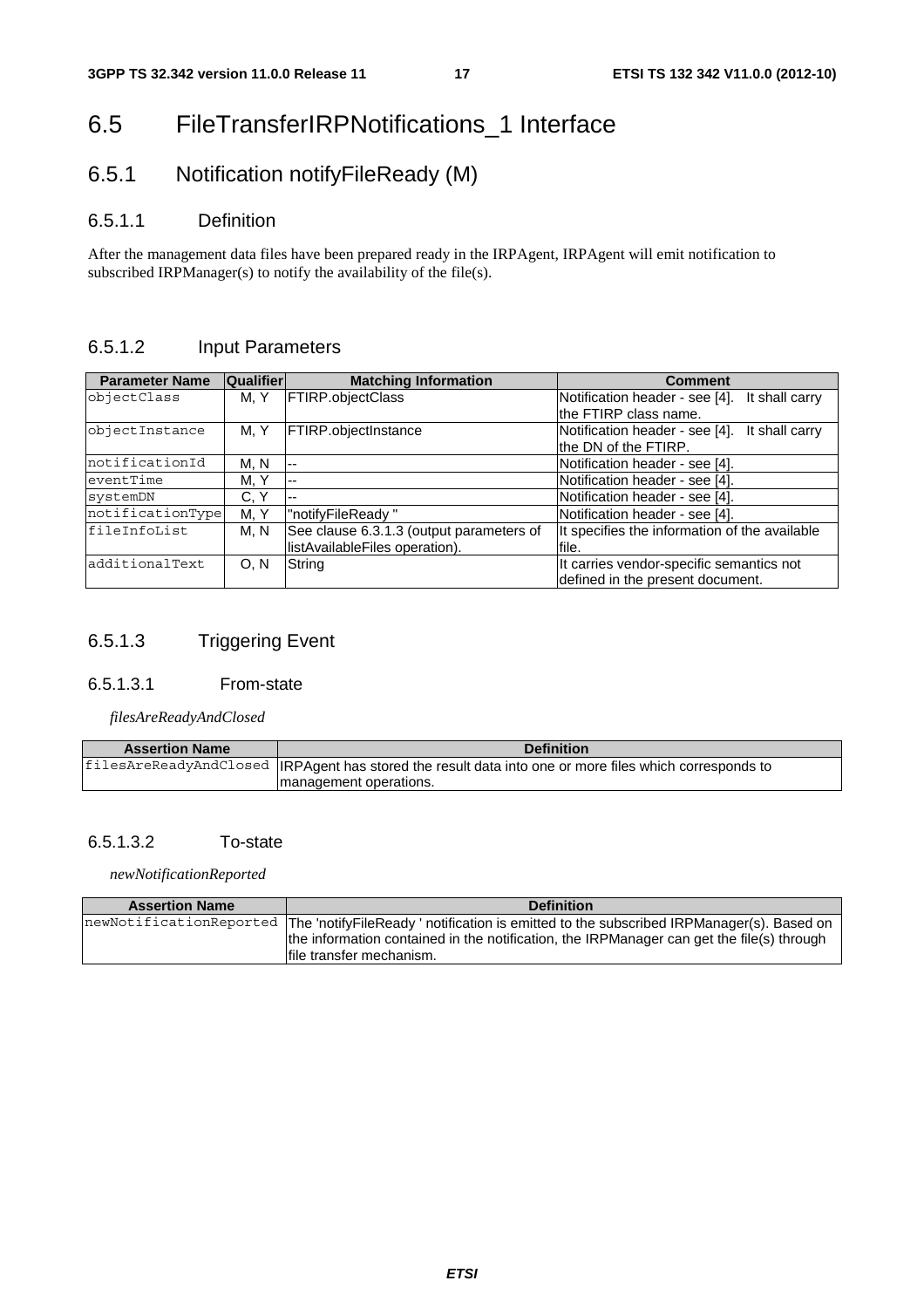### 6.5.2 Notification notifyFilePreparationError (M)

#### 6.5.2.1 Definition

The subscribed IRPManagers are notified regarding the occurrence of an error during the preparation of the file. This notification is an event and will not be treated as alarms defined in Alarm IRP IS (3GPP TS 32.111-2 [3]).

#### 6.5.2.2 Input Parameters

| <b>Parameter Name</b> | <b>Qualifier</b> | <b>Matching Information</b>                                                | <b>Comment</b>                                                                                                                                                                                                     |
|-----------------------|------------------|----------------------------------------------------------------------------|--------------------------------------------------------------------------------------------------------------------------------------------------------------------------------------------------------------------|
| objectClass           | M. Y             | FTIRP.objectClass                                                          | See Table 6.5.1.2.                                                                                                                                                                                                 |
| objectInstance        | M. Y             | <b>FTIRP.objectInstance</b>                                                | See Table 6.5.1.2.                                                                                                                                                                                                 |
| notificationId        | M, N             |                                                                            | See Table 6.5.1.2.                                                                                                                                                                                                 |
| eventTime             | M, Y             |                                                                            | See Table 6.5.1.2.                                                                                                                                                                                                 |
| systemDN              | C, Y             |                                                                            | See Table 6.5.1.2.                                                                                                                                                                                                 |
| notificationType      | M, Y             | "notifyFilePreparationError"                                               | See Table 6.5.1.2.                                                                                                                                                                                                 |
| fileInfoList          | M, N             | See clause 6.3.1.3 (output parameters of<br>listAvailableFiles operation). | If file is kept, this parameter Identifies the file<br>whose preparation provoked an error. If file is<br>not generated, this parameter is empty.                                                                  |
| reason                | M, N             | $-$                                                                        | The detailed reason is given, including<br>errorInPreparation<br>hardDiskFull<br>hardDiskFailure<br>tooManyFiles<br>collectionTimeOut<br>incompleteTruncatedFile<br>corruptedFile<br>lowMemory<br>dataNotAvailable |
| additionalText        | 0. N             |                                                                            | See Table 6.5.1.2.                                                                                                                                                                                                 |

#### 6.5.2.3 Triggering Event

#### 6.5.2.3.1 From-state

*errorInPreparation OR hardDiskFull OR hardDiskFailure OR tooManyFiles OR collectionTimeOut OR incompleteTruncatedFile OR corruptedFile OR lowMemory OR dataNotAvailable*

| <b>Assertion Name</b> | <b>Definition</b>                                                                          |
|-----------------------|--------------------------------------------------------------------------------------------|
| errorInPreparation    | There is unspecified error when IRPAgent prepares the files.                               |
| hardDiskFull          | The file system is full and no more files can be opened.                                   |
| hardDiskFailure       | The hard disk has failed and normal input/output cannot be performed.                      |
| tooManyFiles          | The file system lacks resource to open a new file to capture management data.              |
| collectionTimeOut     | The collection time of management data into files takes too long.                          |
| incompleteTruncated   | The file is truncated for unspecified reason. The suspect flag should be set in the files. |
| File                  |                                                                                            |
| corruptedFile         | The file is corrupted for unspecified reason. The suspect flag should be set in the files. |
| lowMemory             | The system lacks sufficient memory to open a new file to capture management data.          |
| dataNotAvailable      | Management data is not available when the collected management object(s) is being read.    |

#### 6.5.2.3.2 To-state

*fileIsKept OR fileNotGenerated*

| <b>Assertion Name</b> | <b>Definition</b>                                                                                                                                                                                                                        |
|-----------------------|------------------------------------------------------------------------------------------------------------------------------------------------------------------------------------------------------------------------------------------|
| fileIsKept            | The file, whose preparation provokes an error, is kept. And the file naming convention, expiration<br>date, available to be listed, etc. should be treated the same as and be consistent with case when<br>Ifile is prepared successful. |
|                       | fileNotGenerated   No file was generated and fileInfoList indicates 'no file'.                                                                                                                                                           |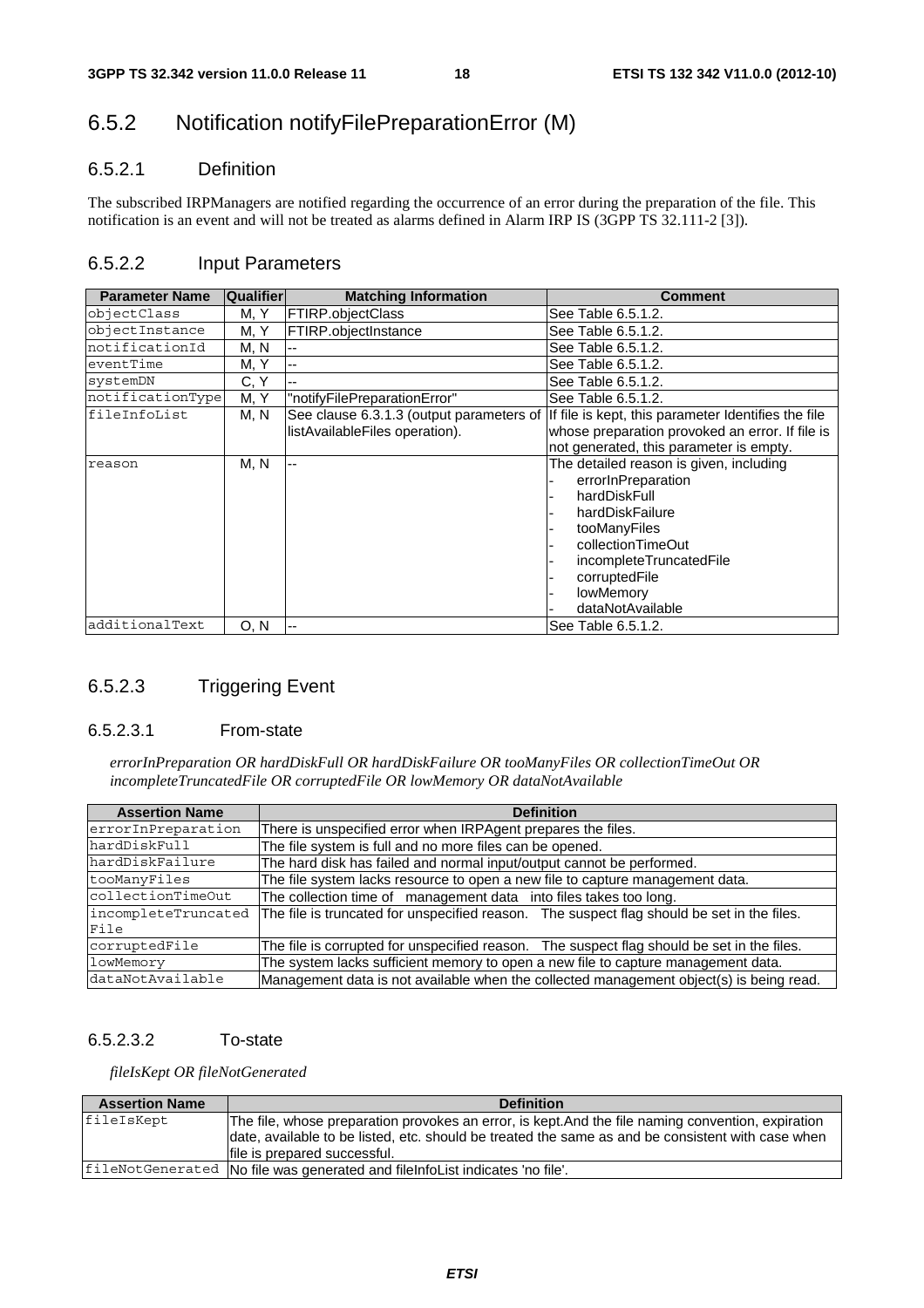# Annex A (normative): File Naming Convention

The following convention shall be applied for file naming:

<managementData\_type><file\_ready\_date>< file\_ready\_time><file\_expiration\_delta\_time> [<specificIRP\_extension>][<separator><RC>]

- 1) The managementData\_type field is the type of the management data contained in the file, the value of managementData\_type field including
	- "PM" for performance data files,
	- "CM" for configuration files (except inventory),
	- 'IM' for inventory files,
	- "TE" for test files,
	- "CT" for call trace files,
	- "NL" for notification log files,
	- "CG" for charging files,
	- "OT" for other files.
- 2) The file\_ready\_date field is of the form YYYYMMDD, where:
	- YYYY is the year in four-digit notation;
	- MM is the month in two digit notation  $(01 12)$ ;
	- DD is the day in two digit notation  $(01 31)$ .

The file\_ready\_date is the date when the file was last closed and made available for upload and the file content will not be changed.

- 3) The file ready time field is of the form HHMMshhmm, where:
	- HH is the two digit hour of the day (local time), based on 24 hour clock (00 23);
	- MM is the two digit minute of the hour (local time,  $00 59$ );
	- s is the sign of the local time differential from UTC  $(+ or -)$ , in case the time differential to UTC is 0 then the sign may be arbitrarily set to "+" or "-";
	- hh is the two digit number of hours of the local time differential from UTC  $(00 23)$ ;
	- mm is the two digit number of minutes of the local time differential from UTC ( $00 59$ ).

The file\_ready\_time is the time when the file was last closed and made available for upload and the file content will not be changed.

- 4) To reduce length of the file name, the file\_expiration\_delta\_time field could be a delta time interval from file ready time. The unit is hour.
- 5) The specificIRP\_extension field is used for other IRPs to extend the extra file naming convention which is not covered by the basic file naming convention defined in FileTransferIRP.
- 6) The RC parameter is a running count, starting with the value of "1", and shall be appended only if the filename is not unique, i.e. more than one file is generated and all other parameters of the file name are identical.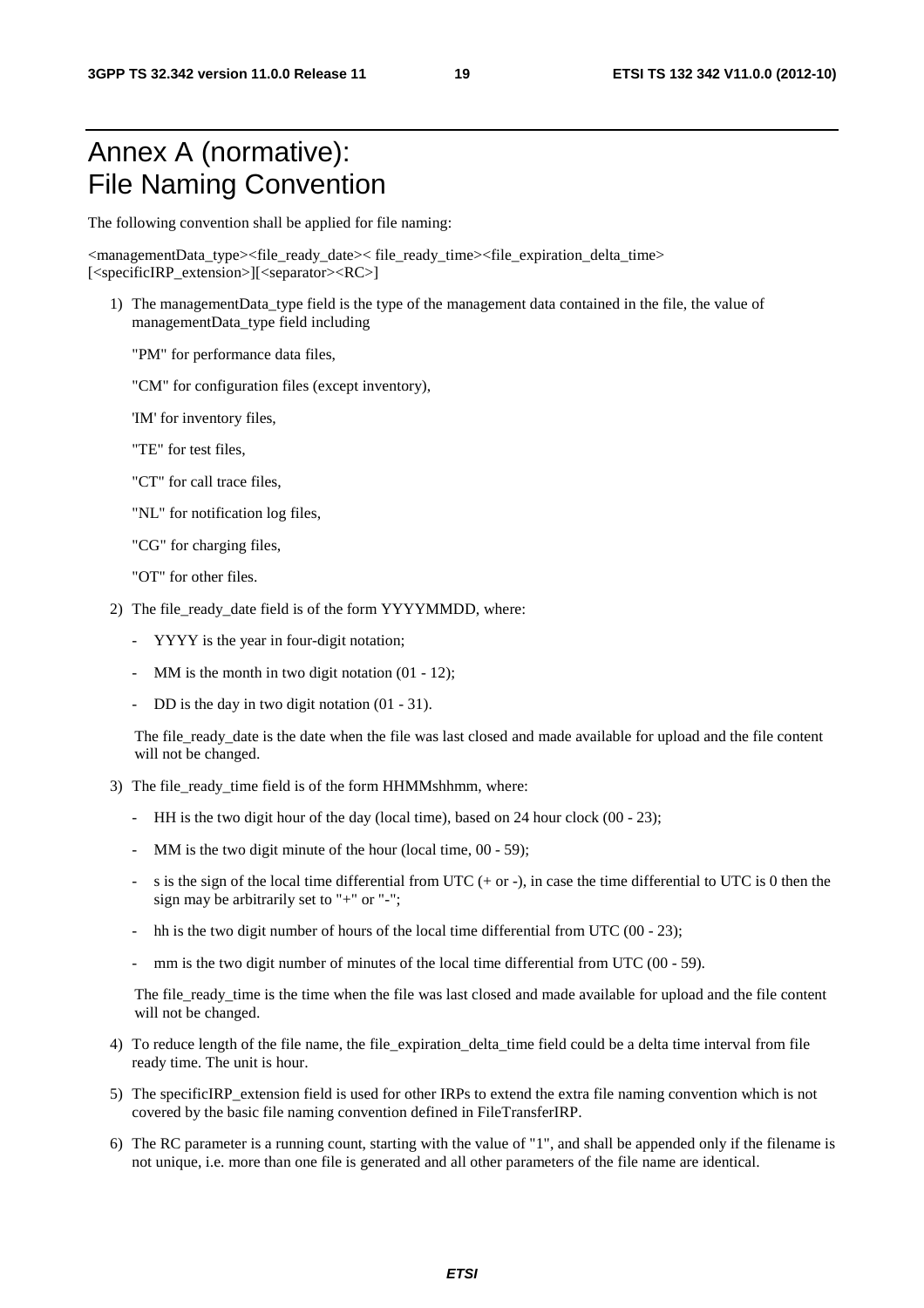7) The separator field is "\_-\_", which is an underscore character (\_), followed by a minus character (-), followed by an underscore character (\_).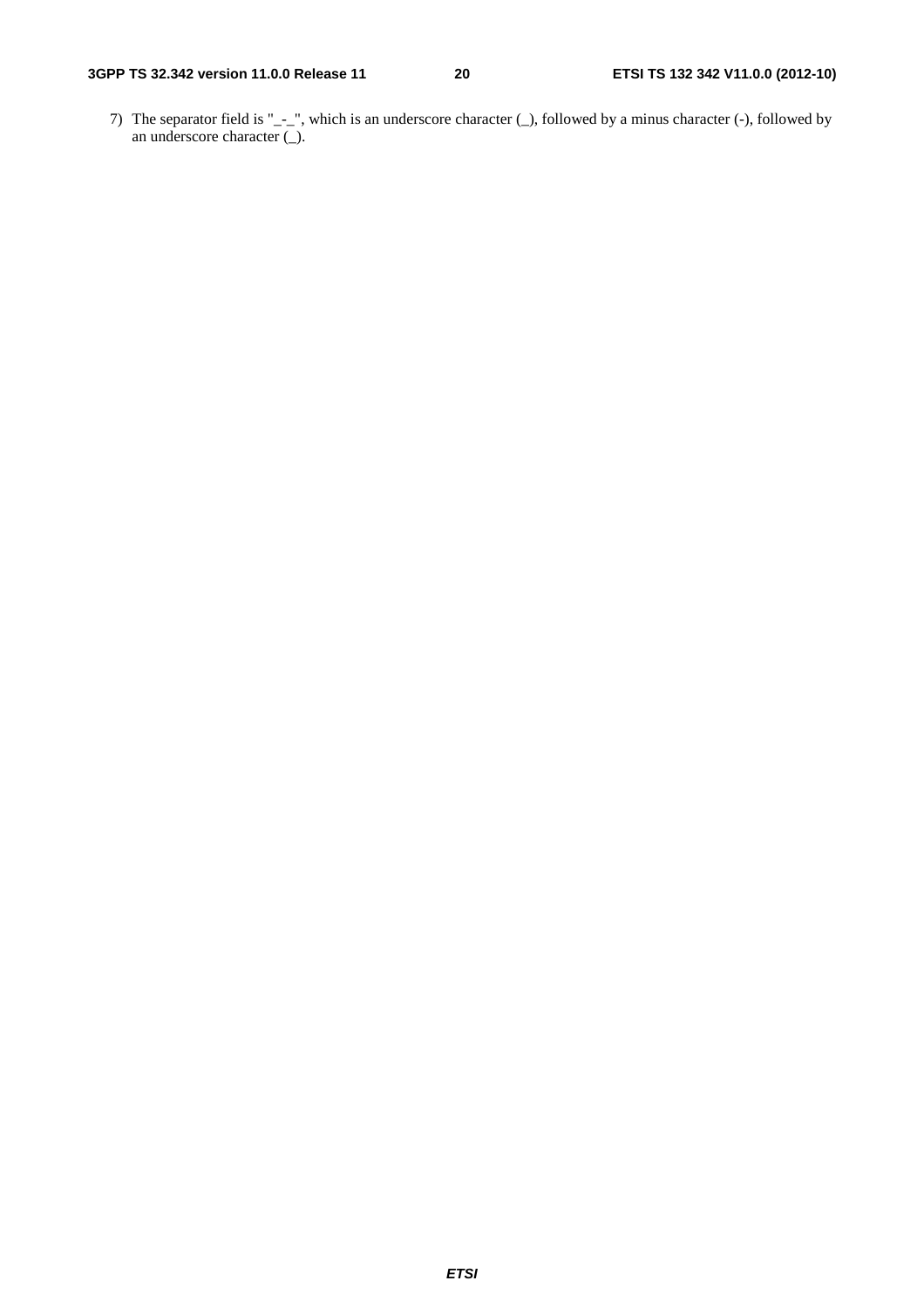# Annex B (informative): Change history

| <b>Change history</b> |                  |        |            |               |                                                                |                      |       |            |
|-----------------------|------------------|--------|------------|---------------|----------------------------------------------------------------|----------------------|-------|------------|
| <b>Date</b>           | <b>TSG # TSG</b> |        | <b>CR</b>  |               | <b>Rev Subject/Comment</b>                                     | Cat                  | Old   | <b>New</b> |
|                       |                  | Doc.   |            |               |                                                                |                      |       |            |
| Dec                   | SA_22 SP-        |        |            | --            | Submitted to TSG SA#22 for Information                         | --                   | 1.0.0 |            |
| 2003                  |                  | 030637 |            |               |                                                                |                      |       |            |
| Jun                   | SA 24 SP-        |        | --         | --            | Submitted to TSG SA#24 for Approval                            |                      | 2.0.0 | 6.0.0      |
| 2004                  |                  | 040244 |            |               |                                                                |                      |       |            |
| Jun                   | SA 28 SP-        |        | --         | --            | Apply Generic System Context                                   |                      | 6.0.0 | 6.1.0      |
| 2005                  |                  | 050292 |            |               |                                                                |                      |       |            |
| Mar                   | SA_31 SP-        |        | 0002       | $\sim$ $\sim$ | Correct ambiguity of object class and object instance usage in | F                    | 6.1.0 | 6.2.0      |
| 2006                  |                  | 060089 |            |               | notification                                                   |                      |       |            |
| Jun                   | $SA$ 36 $-$      |        |            | --            | Automatic upgrade to Rel-7 (no CR) at freeze of Rel-7. Deleted |                      | 6.2.0 | 7.0.0      |
| 2007                  |                  |        |            |               | reference to CMIP SS, discontinued from R7 onwards.            |                      |       |            |
| Mar                   | SA 43 SP-        |        | $0003$ $-$ |               | Include reference to SOAP Solution Set specification           | D                    | 7.0.0 | 8.0.0      |
| 2009                  |                  | 090207 |            |               |                                                                |                      |       |            |
| Dec                   |                  |        |            |               | Update to Rel-9 version (MCC)                                  |                      | 8.0.0 | 9.0.0      |
| 2009                  |                  |        |            |               |                                                                |                      |       |            |
| Mar                   |                  |        |            |               | Update to Rel-10 version (MCC)                                 |                      | 9.0.0 | 10.0.0     |
| 2011                  |                  |        |            |               |                                                                |                      |       |            |
| 2012-09               |                  |        |            |               |                                                                | Update 10.0.0 11.0.0 |       |            |
|                       |                  |        |            |               |                                                                | to Rel-              |       |            |
|                       |                  |        |            |               |                                                                | 11                   |       |            |
|                       |                  |        |            |               |                                                                | version              |       |            |
|                       |                  |        |            |               |                                                                | (MCC)                |       |            |